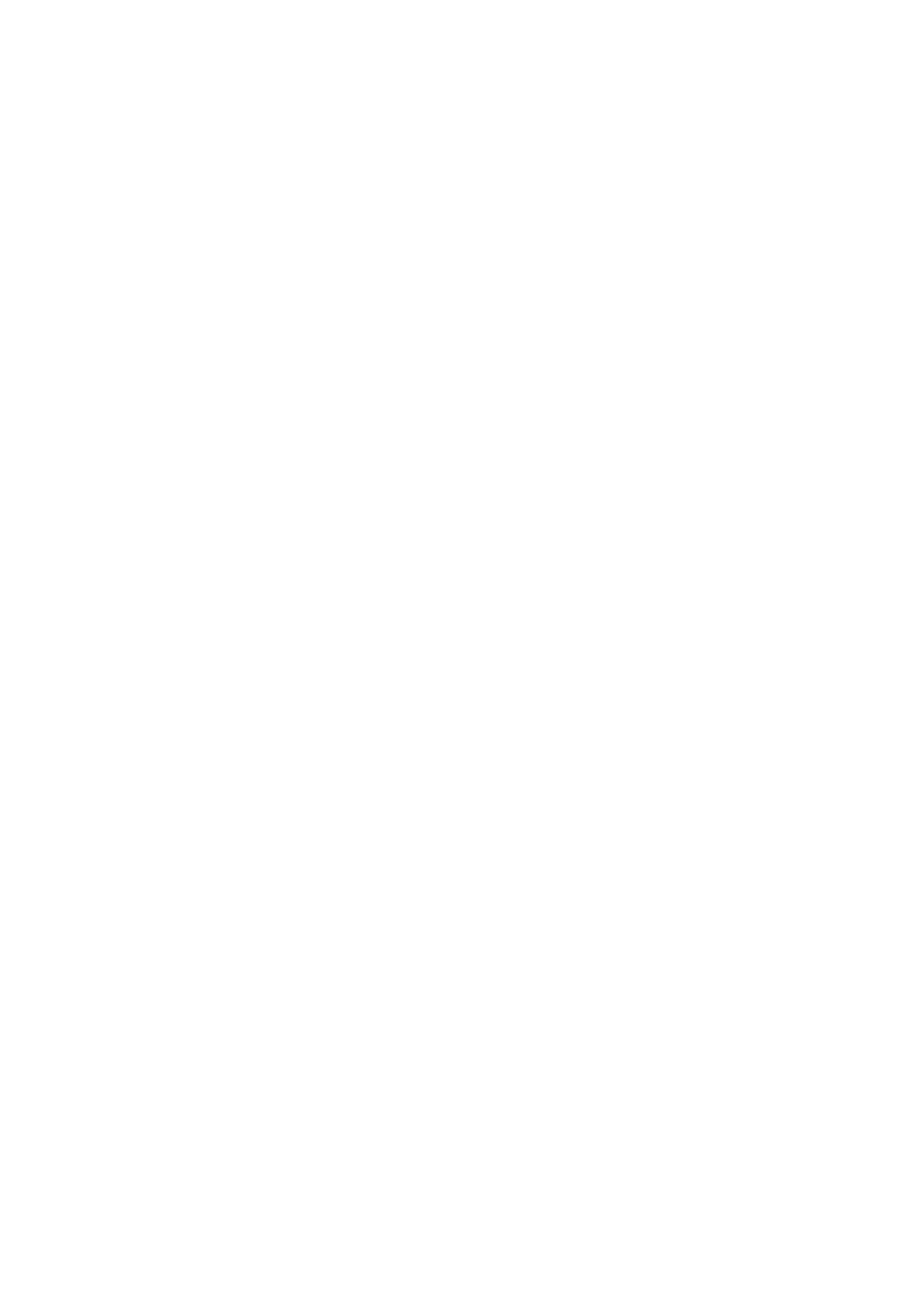# **Table of Contents**

| SPED8909 Critical Reflection and Professional Experience for Practitioners in Sensory       |  |
|---------------------------------------------------------------------------------------------|--|
|                                                                                             |  |
| SPED8910 Critical Reflection and Professional Experience for Teachers in Sensory Disability |  |
|                                                                                             |  |
| SPED8911 Inclusion and Professional Collaboration in Sensory Disability 14                  |  |
|                                                                                             |  |
|                                                                                             |  |
|                                                                                             |  |
|                                                                                             |  |
| SPED8922 Educational Adjustments for Learners with Blindness/Low Vision 15                  |  |
|                                                                                             |  |
|                                                                                             |  |
|                                                                                             |  |
|                                                                                             |  |
|                                                                                             |  |
| SPED8932 Perception and Production of Speech in Deaf Hard of Hearing Children  17           |  |
| SPED8933 Language and Literacy Learning in Deaf Hard of Hearing Children  17                |  |
| SPED8934 Language and Literacy Interventions for Deaf Hard of Hearing Children  18          |  |
| SPED8935 Social Perspectives on Deafness and Deaf Education 18                              |  |
|                                                                                             |  |
|                                                                                             |  |
|                                                                                             |  |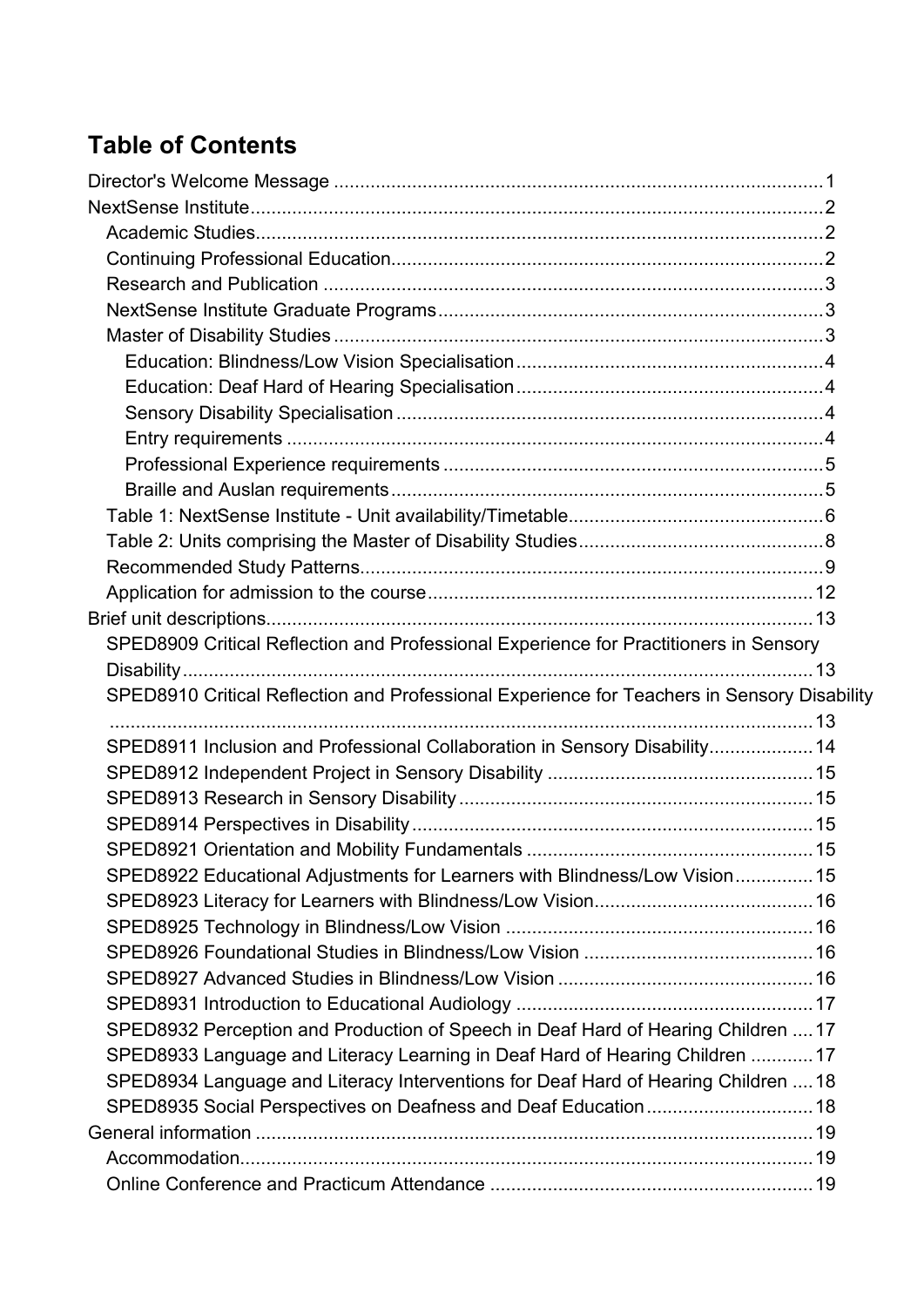This document has been optimised for electronic review. Content includes active hyperlinks.

You are reviewing 2022 Student Handbook: Version 19/4/2022. The most current version of the Handbook is located on NextSense Institute website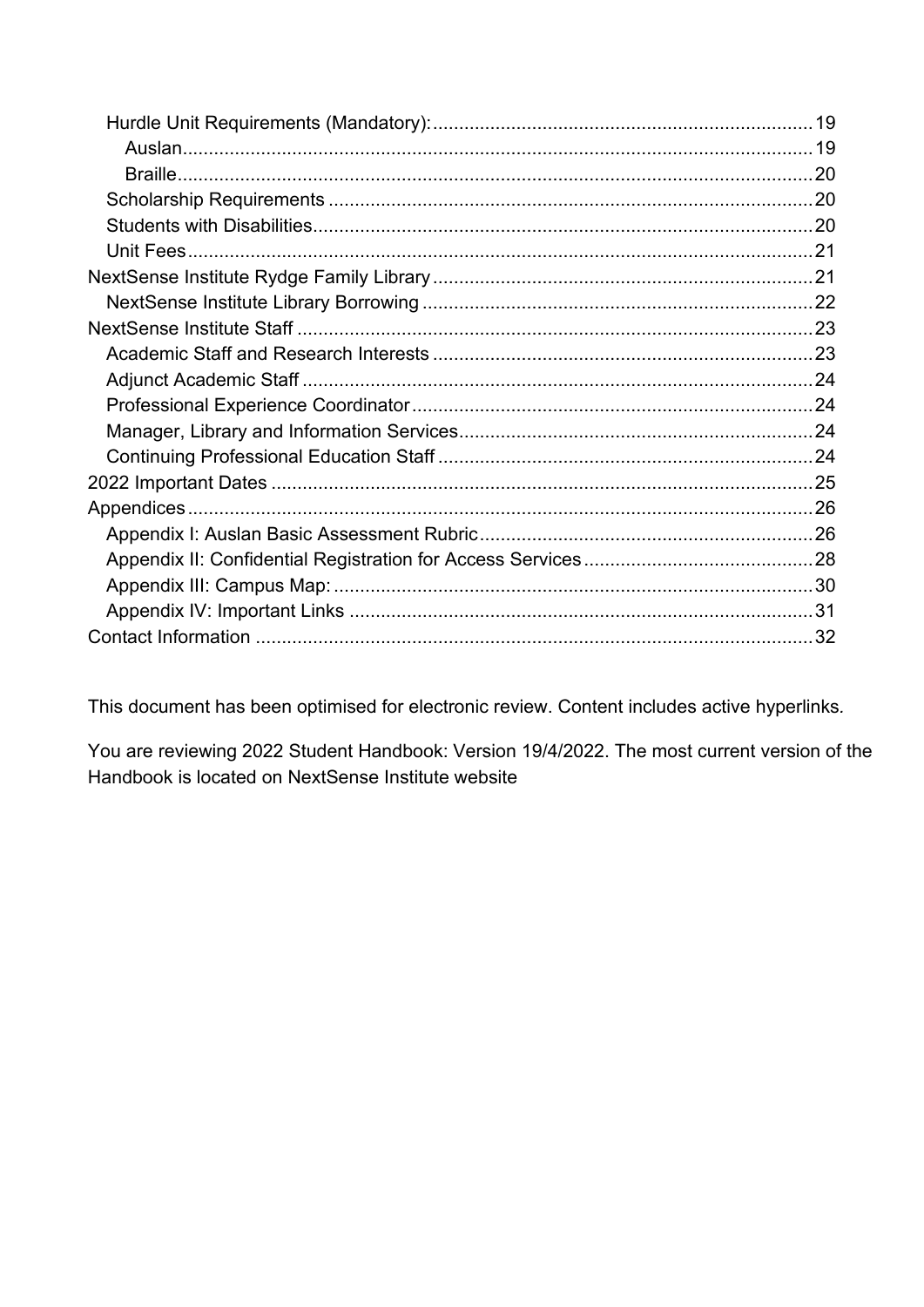



# <span id="page-4-0"></span>**Director's Welcome Message**

On behalf of NextSense Institute and Macquarie University I am delighted to welcome you as a student of both NextSense Institute and the University. I encourage you to explore this handbook and our website to find out more about NextSense Institute and its many strengths, including our:

- outstanding faculty and staff;
- innovative research that supports the role of the Institute as a leader in the field of education (both initial and continuing) for a wide range of professionals who work with children and adults with sensory disabilities; and
- strong partnerships with educational and other service providers that provide developmental, educational, therapeutic, and other support services for children and adults who have sensory disabilities.

At NextSense Institute we take great pride in producing well-prepared professionals who are ready to join national and international efforts in addressing the needs of children and adults with hearing and/or vision loss. Since we commenced our programs in 1994, students at NextSense Institute have come from every state in Australia and more than 13 other countries. Graduates of our programs can be found working in all those locations, and many more.

In partnership with Macquarie University, NextSense Institute is committed to continuous improvement and review in its provision of evidence-based learning opportunities for teachers and allied professionals serving people with a sensory disability, research in this same area, and professionally related community service. Our philosophy is that all individuals with disabilities have the right to access high quality evidence-based services to meet their educational, developmental, and related support needs.

Once again, I invite you to explore this handbook and our website to learn about the exceptional work occurring in the Institute and the broad range of learning opportunities that are available to you—whether that be as a graduate student, or as a participant in our Continuing Professional Education program. We are always happy to share information about what we do, and I invite you to visit us at any time, virtually or in person.

I wish you every success in pursuing your educational ambitions,

#### **Professor Greg Leigh, AO, PhD, FACE**

Director, NextSense Institute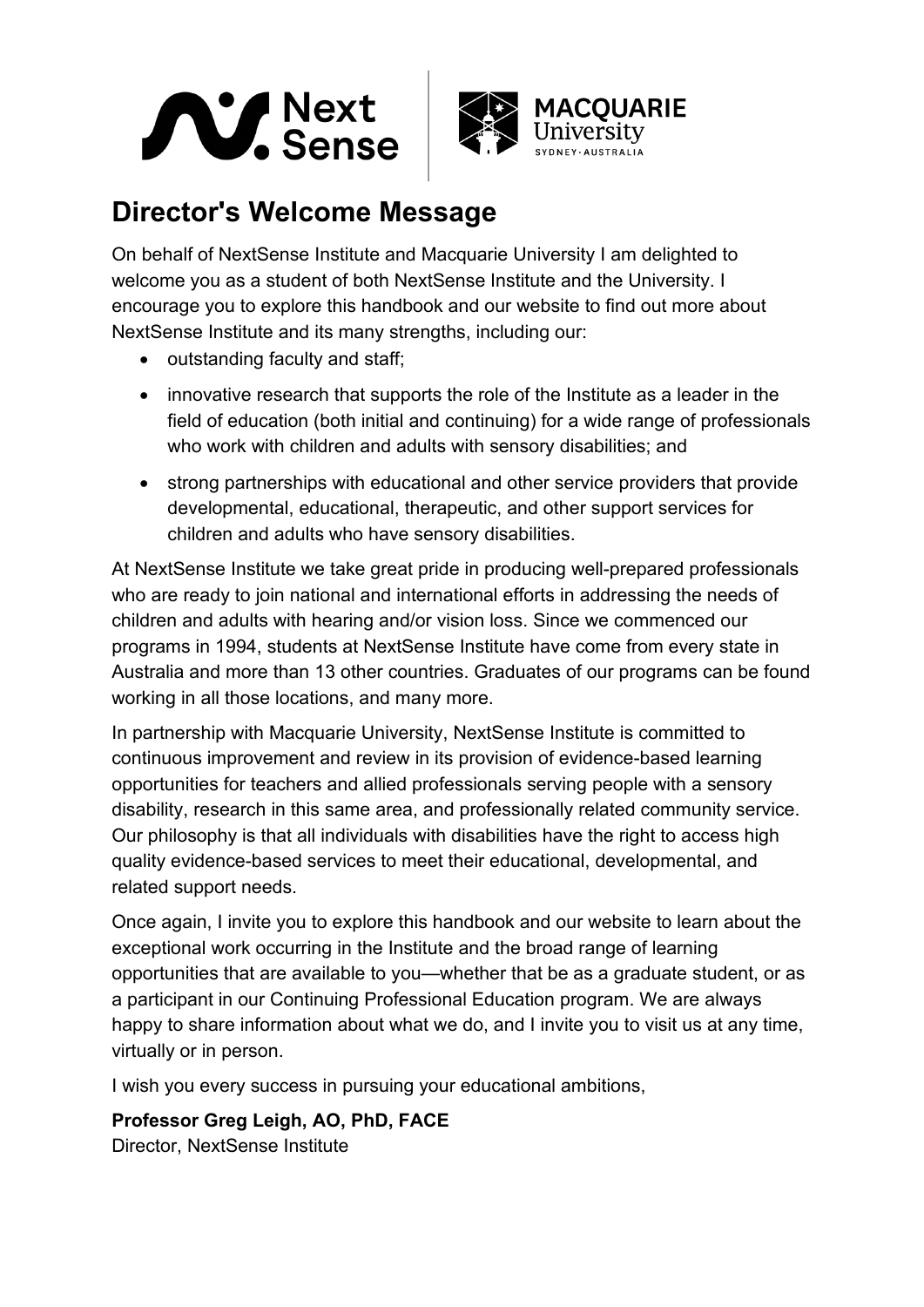# <span id="page-5-0"></span>**NextSense Institute**

NextSense Institute is Australia's preeminent centre for research and professional studies in the field of education and related service delivery for children with sensory disabilities. The Centre is administered by NextSense and is operated in affiliation with Macquarie University.

Situated in the grounds of the national headquarters of NextSense in North Rocks (NSW), among several schools and educational services, NextSense Institute offers students a unique opportunity for observation and practical experience.

All degrees offered at NextSense Institute are awards of Macquarie University. Students enrol through the University and must meet the University's criteria for admission and progression.

NextSense is a not-for-profit that provides dedicated, innovative, and customised services aimed at breaking down barriers for children, adults, and families of people with hearing or vision loss.

Macquarie University is a public research university based in Sydney, in the suburb of Macquarie Park. Founded in 1964, it was the third university to be established in the metropolitan area of Sydney and was named after Governor Lachlan Macquarie. Uniquely located in the heart of Australia's largest high-tech precinct, Macquarie brings together 40,000 students and 2000 staff on a campus that spans 126 hectares.

In collaboration with Macquarie University, NextSense Institute is committed to continuous improvement and review in its provision of evidence-based learning opportunities for teachers and allied health practitioners serving people with a sensory disability, research in this same area, and professionally related community service.

NextSense Institute's philosophy is that all individuals with disabilities have a right of access to appropriate and high-quality evidence-based education and allied health services.

#### <span id="page-5-1"></span>**Academic Studies**

NextSense Institute provides a range of postgraduate educational award options for professionals engaged, or seeking to engage, in serving people with a sensory disability. In particular, the Institute offers the Macquarie University award of Master of Disability Studies (MDisabilityStud).

#### <span id="page-5-2"></span>**Continuing Professional Education**

In addition to university courses, NextSense Institute is committed to delivering highquality continuing professional education—in-person and remotely—to meet the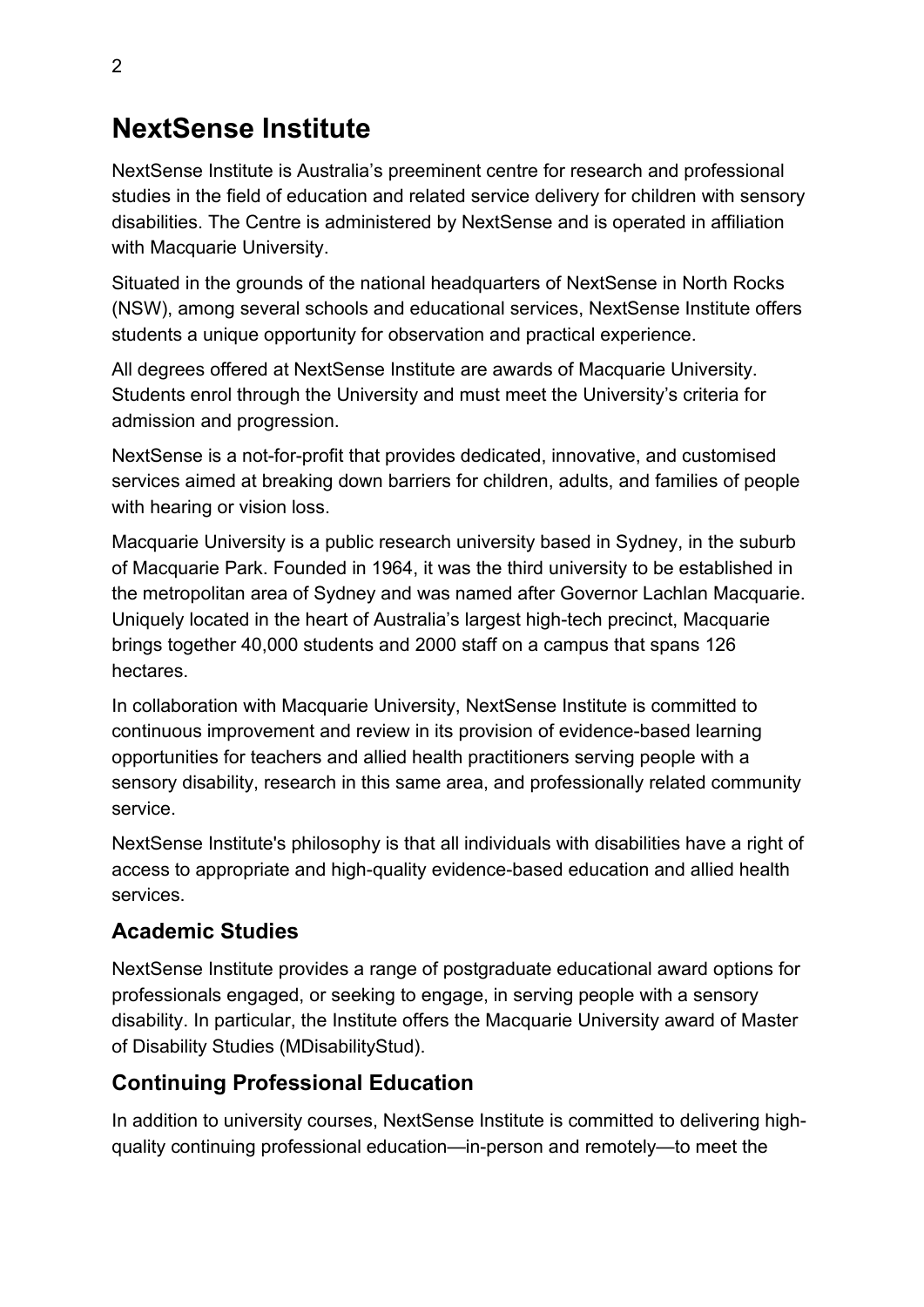professional learning needs of educators, therapists, health professionals and families.

#### <span id="page-6-0"></span>**Research and Publication**

NextSense Institute conducts research on a wide range of topics related to (re)habilitation and education of people with a sensory disability. Research infrastructure at the NextSense Institute includes a highly specialised modern library, which provides access to print and online resources, as well as access to the NextSense and University facilities. In addition, NextSense Institute's Ross Field Building houses purpose-built research suites for use by academics and research higher degree students.

Research projects fall into three broad categories.

- 1. Projects conducted by members of the academic staff (either individually or in collaboration with other researchers). Projects may be supported by existing research infrastructure as part of the NextSense commitment to the conduct of research in sensory disabilities. Alternatively, research may be funded through the University's internal grants schemes or through one of several external grant schemes (e.g., the Australian Research Council). Students are encouraged to familiarise themselves with the current research projects and research interests of staff within the Institute. This will be of particular importance for students seeking to continue studies in a higher degree by research.
- 2. Projects conducted by staff or research associates with philanthropic support form one of several sources including endowments such as Japan-Australia Friendship Fund (JAFF).
- 3. Projects conducted by students undertaking research as part of their degree studies. These projects may be supported (to varying degrees) by existing research infrastructure.

## <span id="page-6-1"></span>**NextSense Institute Graduate Programs**

NextSense Institute offers a range of postgraduate programs including Master of Disability Studies (MDisabilityStud), Master of Research (MRes), and Doctor of Philosophy (PhD). All are awards of Macquarie University. Studies in the Master of Disability Studies offer the opportunity to specialise in one of three areas—deaf/hard of hearing (DHH), blindness/low vision (BLV), or sensory disability (SD) - within a contemporary disability context. The program is available through online delivery for part-time or full-time study. Table 1 lists the units available to study through the Master of Disability Studies.

## <span id="page-6-2"></span>**Master of Disability Studies**

The Master of Disability Studies (MDisabilityStud) is a one year full-time (or equivalent part-time) degree program designed to meet the needs of a range of candidates including: qualified teachers who wish to obtain a qualification to teach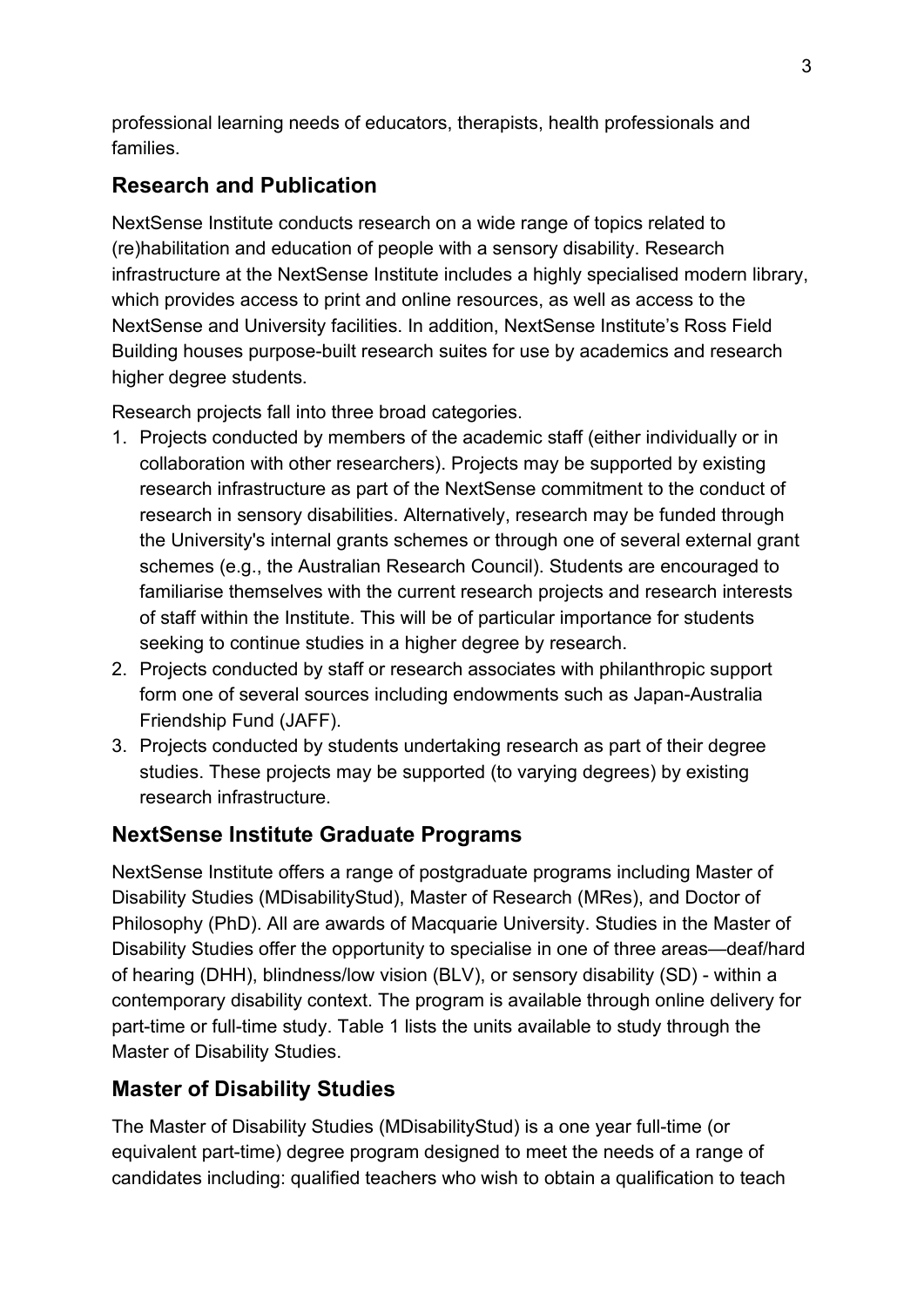students who have either hearing or vision loss; teachers already working in the sensory disability field who wish to upgrade their skills and qualifications; and a wide range of professionals seeking to complete studies in disability specifically in hearing or vision loss.

#### <span id="page-7-0"></span>**Education: Blindness/Low Vision Specialisation**

Completion of the Master of Disability Studies (Education: Blindness/Low Vision specialisation), in addition to annual professional learning, will see graduates eligible for membership under the South Pacific Educators of Vision Impaired (SPEVI) category 'Qualified Specialist Teacher (VI) plus Professional Learning'. Members of SPEVI in this category may apply to be service providers under the National Disability Insurance Scheme (NDIS). Refer to the structure at: [Education:](https://courses.mq.edu.au/2022/domestic/postgraduate/master-of-disability-studies-education-vision-impairment)  [Blindness/Low Vision](https://courses.mq.edu.au/2022/domestic/postgraduate/master-of-disability-studies-education-vision-impairment)

#### <span id="page-7-1"></span>**Education: Deaf Hard of Hearing Specialisation**

Completion of the Master of Disability Studies (Education: Deaf Hard of Hearing specialisation) will see graduates eligible for full membership of the National Association of Australian Teachers of the Deaf (NAATD). Members of NAATD in this category may apply to be service providers under the National Disability Insurance Scheme (NDIS). Completion of the Deaf Hard of Hearing specialisation provides the skills and knowledge to work in a range of educational roles inclusive of itinerant/advisory visiting teacher and regular school positions (i.e., consistent with the Graduate Statements in the Teacher of the Deaf Elaborations to the Australian Professional Standards for Teachers [APST]). Acquisition of the skills and knowledge that are needed to work in more specialised areas such as sign bilingual education or Auditory Verbal Practice will require additional professional development in those contexts (i.e., consistent with Statements for additional stages of the Teacher of the Deaf Elaborations to the APST). Refer to the structure at: [Education: Deaf and Hard of Hearing.](https://courses.mq.edu.au/2022/domestic/postgraduate/master-of-disability-studies-education-deaf-hard-of-hearing)

#### <span id="page-7-2"></span>**Sensory Disability Specialisation**

Completion of the Master of Disability Studies (Sensory Disability specialisation) will provide graduates with advanced knowledge in both hearing and vision within contemporary studies in disability, preparing students for roles that support the needs of children and adults with hearing and/or vision loss. It is suitable for a range of allied health and other professionals (such as youth, community and social workers, disability support workers/carers, and managers in disability organisations) who are seeking to complete studies in disability and specifically in hearing loss and vision impairment. Refer to the structure at: [Sensory Disability](https://courses.mq.edu.au/2022/domestic/postgraduate/master-of-disability-studies-sensory-disability) 

#### <span id="page-7-3"></span>**Entry requirements**

AQF Level 7 qualification (Bachelor degree) or recognised equivalent in a related field (education, psychology, speech and hearing, special education, disability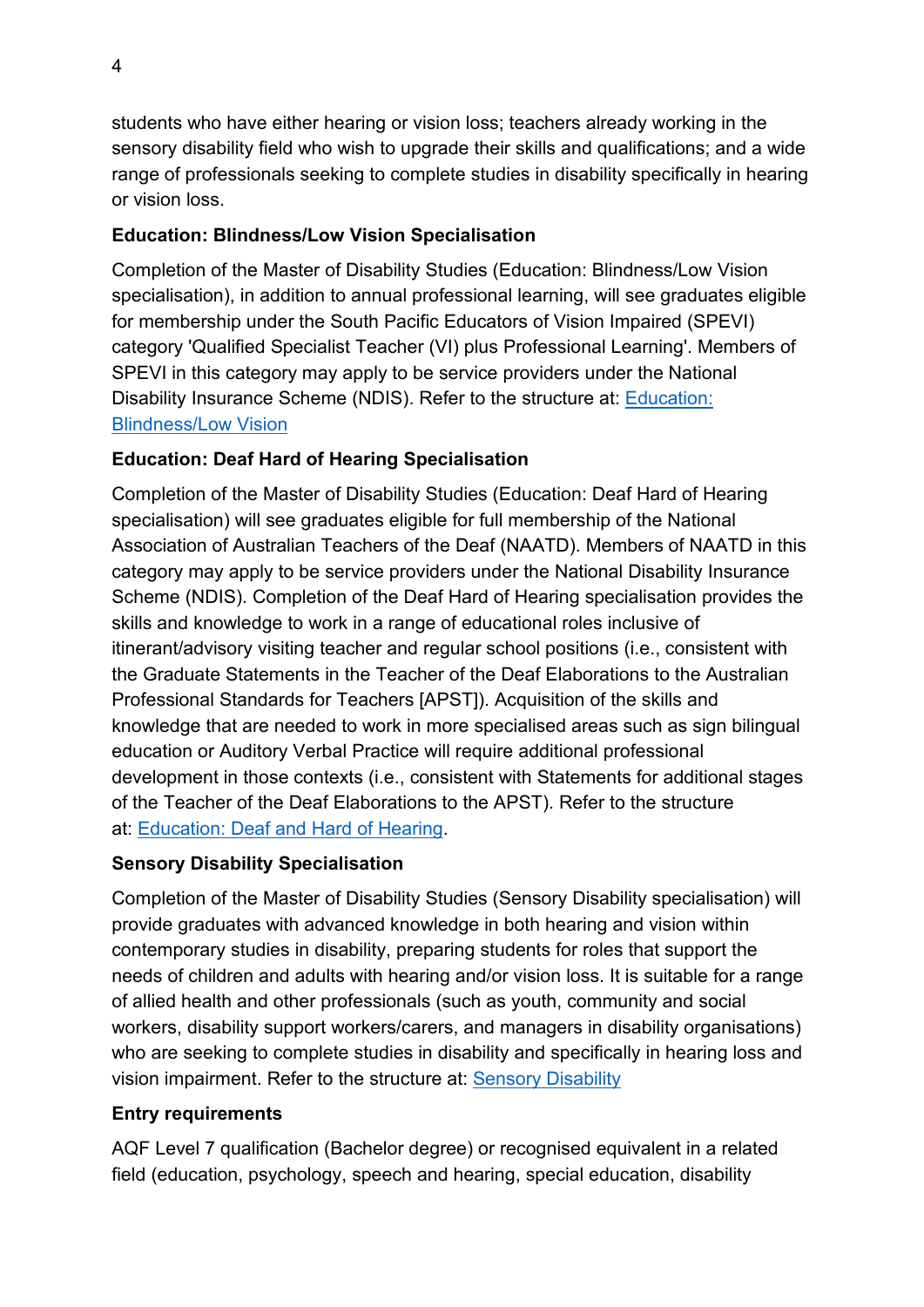studies, health sciences, allied health, or a related discipline) and a minimum of two years (full-time equivalent) work experience relevant to chosen specialisation.

This degree is not an alternative to a pre-service postgraduate qualification in teaching (e.g., Diploma of Education or Master of Teaching) and will not qualify a graduate to be accredited with the NSW Institute of Teachers (or equivalent teacher accreditation bodies in other states) if not already qualified for such accreditation.

#### <span id="page-8-0"></span>**Professional Experience requirements**

Prospective students who wish to seek employment as a teacher of the deaf or teacher of the vision impaired will need to complete a professional experience unit. Each State Teacher Registration Board has specific professional experience requirements. Students are responsible for ensuring that they meet the requirement for the state in which they seek registration as a teacher of the deaf or teacher of students who are blind or have low vision. Please refer to the Professional Experience Coordinator for additional information regarding professional experience.

#### <span id="page-8-1"></span>**Braille and Auslan requirements**

To meet the Master of Disability Studies requirements, students must achieve a minimum level of proficiency in either Braille (in the case of the Education: Blindness/Low Vision specialisation) or Auslan (in the case of students in the Education: Deaf Hard of Hearing specialisation). Students **must** complete Auslan/Braille prior to enrolling in SEPD8910 Critical Reflection and Professional Experience for Teachers in Sensory Disability.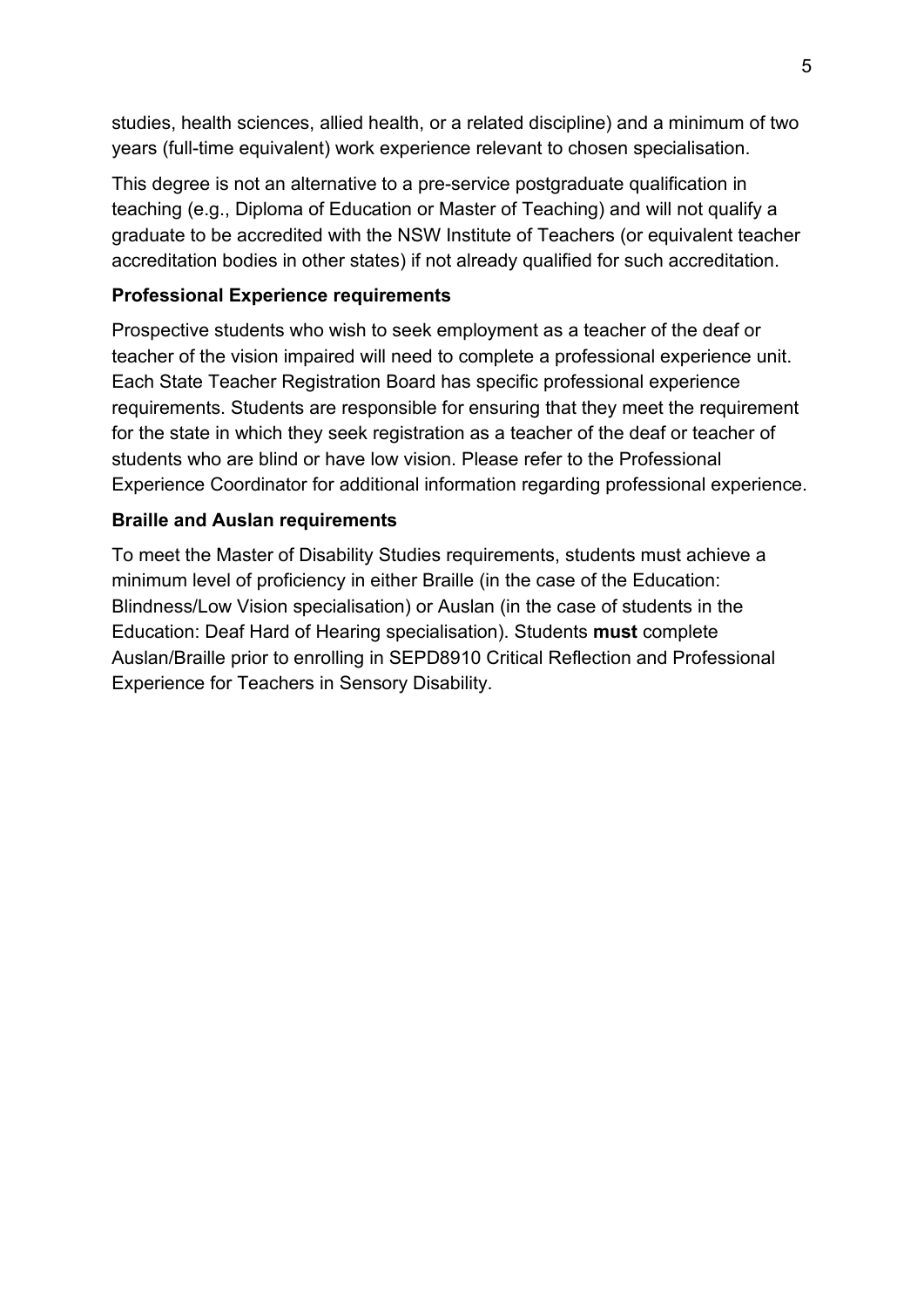## **Table 1: NextSense Institute - Unit availability/Timetable**

Units offered online do not require attendance on-campus.

## **For successful completion of your course, access to a computer and the Internet is essential**

<span id="page-9-0"></span>

| <b>Unit Code</b> | <b>Unit Name</b>                                                                                                   | <b>Convenor/ Lecturer</b>            | <b>Session</b> | <b>Important Notes</b>                                                                                                                         |
|------------------|--------------------------------------------------------------------------------------------------------------------|--------------------------------------|----------------|------------------------------------------------------------------------------------------------------------------------------------------------|
| <b>SPED8909</b>  | <b>Critical Reflection and Professional</b><br><b>Experience for Practitioners in</b><br><b>Sensory Disability</b> | <b>Alison Hawkins-Bond</b>           | 1 & 2          | In-person-placement<br>Permission to enrol required**                                                                                          |
| <b>SPED8910</b>  | <b>Critical Reflection and Professional</b><br><b>Experience for Teachers in Sensory</b><br><b>Disability</b>      | Alison Hawkins-Bond                  | 1 & 2          | In-person-placement<br>Permission to enrol required**<br>Students must show evidence of completion of<br>Auslan/Braille proficiency            |
| <b>SPED8911</b>  | Inclusion and Professional<br><b>Collaboration in Sensory Disability</b>                                           | Dr Sue Silveira/<br>Dr Bronwen Scott | $\overline{2}$ | Online-flexible<br>Unit offered in MDisabilityStud, MEd                                                                                        |
| <b>SPED8912</b>  | Independent Project in Sensory<br><b>Disability</b>                                                                | Dr Sue Silveira                      | 1 & 2          | Online-flexible<br>Individually arranged.<br>Permission to enrol required**                                                                    |
| <b>SPED8913</b>  | <b>Research in Sensory Disability</b>                                                                              | Dr Robyn Cantle<br>Moore             | 1 & 2          | Online-flexible                                                                                                                                |
| <b>SPED8914</b>  | Perspectives in Disability                                                                                         | Dr Sue Silveira                      |                | Online-flexible<br>Unit offered in MDisabilityStud, MEd<br>Permission to enrol required**                                                      |
| <b>SPED8921</b>  | <b>Orientation and Mobility</b><br><b>Fundamentals</b>                                                             | Dr Sue Silveira/<br>Dr Bronwen Scott |                | Online-scheduled-weekday<br>Series of compulsory online sessions held from<br>$9:30$ am $-3:30$ pm on<br>Monday: 21 & 28 March, 2 & 9 May 2022 |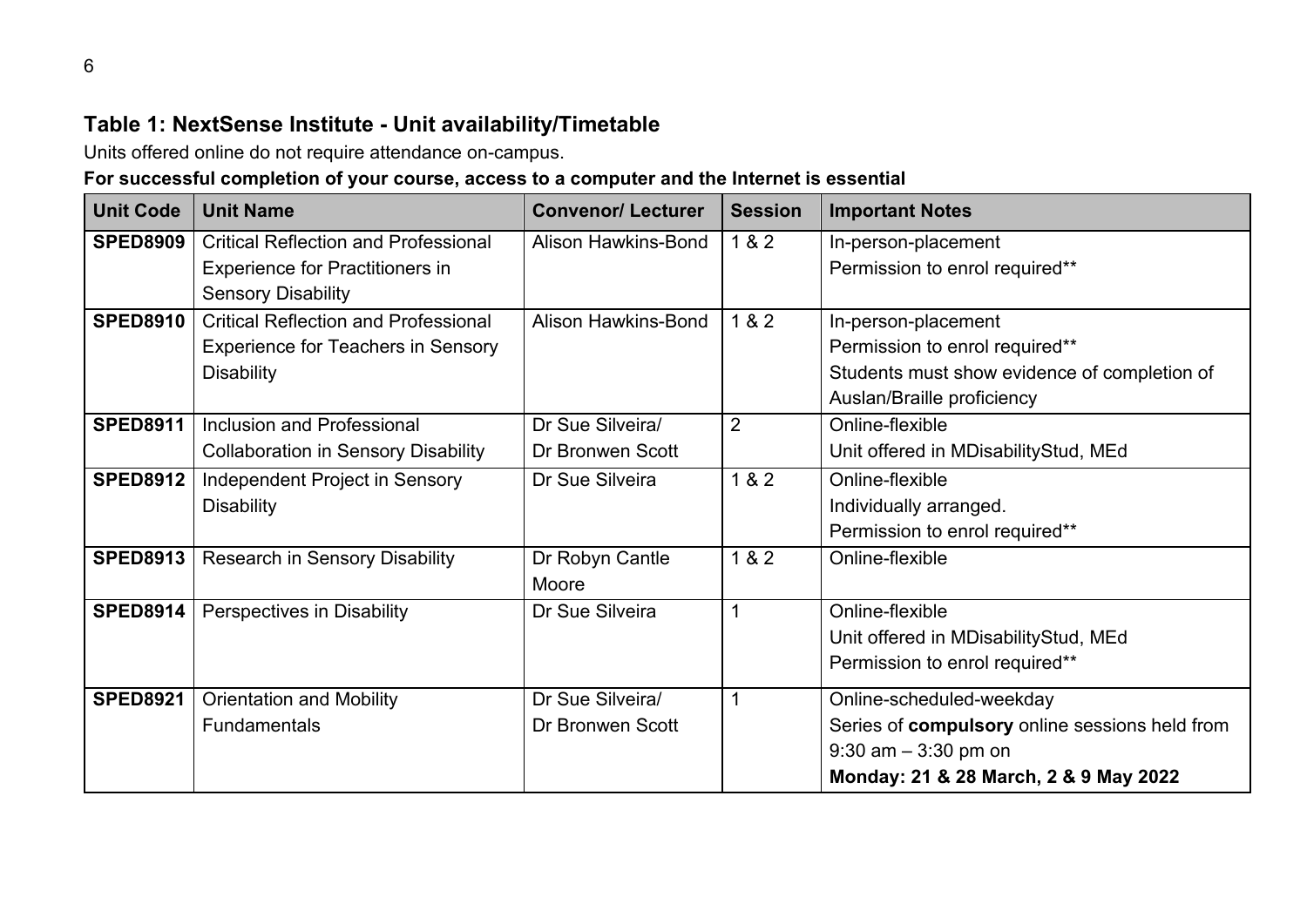| <b>Unit Code</b> | <b>Unit Name</b>                                                           | <b>Convenor/ Lecturer</b>              | <b>Session</b> | <b>Important Notes</b>                                                                                                                                       |
|------------------|----------------------------------------------------------------------------|----------------------------------------|----------------|--------------------------------------------------------------------------------------------------------------------------------------------------------------|
| <b>SPED8922</b>  | <b>Educational Adjustments for Learners</b><br>with Blindness/Low Vision   | Dr Fran Gentle                         |                | Online-flexible                                                                                                                                              |
| <b>SPED8923</b>  | Literacy for Learners with<br><b>Blindness/Low Vision</b>                  | Dr Fran Gentle                         | 2              | Online-flexible<br>Hurdle component (mandatory): UEB Literacy<br>(Modules 1 and 2) and Mathematics (primary<br>school level). Permission to enrol required** |
| <b>SPED8925</b>  | Technology in Blindness/Low Vision                                         | Dr Fran Gentle                         | $\overline{2}$ | Online-flexible                                                                                                                                              |
| <b>SPED8926</b>  | <b>Foundational Studies in</b><br><b>Blindness/Low Vision</b>              | Dr Sue Silveira                        | $\mathbf 1$    | Online-flexible                                                                                                                                              |
| <b>SPED8927</b>  | Advanced Studies in Blindness/Low<br>Vision                                | Dr Sue Silveira                        | 2              | Online-flexible<br>Permission to enrol required**                                                                                                            |
| <b>SPED8931</b>  | Introduction to Educational<br>Audiology*                                  | Dr Sue Silveira/<br>Simone Punch       | $\mathbf 1$    | Online-flexible                                                                                                                                              |
| <b>SPED8932</b>  | Perception and Production of Speech<br>in Deaf/Hard of Hearing Children *  | Dr Sue Silveira/<br>Marie Fram         | $\overline{2}$ | Online-flexible                                                                                                                                              |
| <b>SPED8933</b>  | Language and Literacy Learning in<br>Deaf/Hard of Hearing Children*        | Dr Robyn Cantle<br>Moore               | 1              | Online-flexible                                                                                                                                              |
| <b>SPED8934</b>  | Language and Literacy Interventions<br>for Deaf/Hard of Hearing Learners * | Prof Greg Leigh/<br><b>Trudy Smith</b> | 2              | Online-flexible                                                                                                                                              |
| <b>SPED8935</b>  | Social Perspectives on Deafness and<br>Deaf Education*                     | Dr Maree Madden                        | $\mathbf{1}$   | Online-flexible<br>Hurdle component (mandatory): Auslan Basic.<br>Unit offered in MDisabilityStud, GradDipAEInt                                              |

\* Endorsed by AG Bell Academy of Listening and Spoken Language (LSL) to offer LSL Continuing Education Units

\*\* Students are required to request permission to enrol, by applying for a special approval at: [Applying for Special Approval \(waiver\)](https://students.mq.edu.au/study/enrolling/choosing-units/unit-waivers/application-process)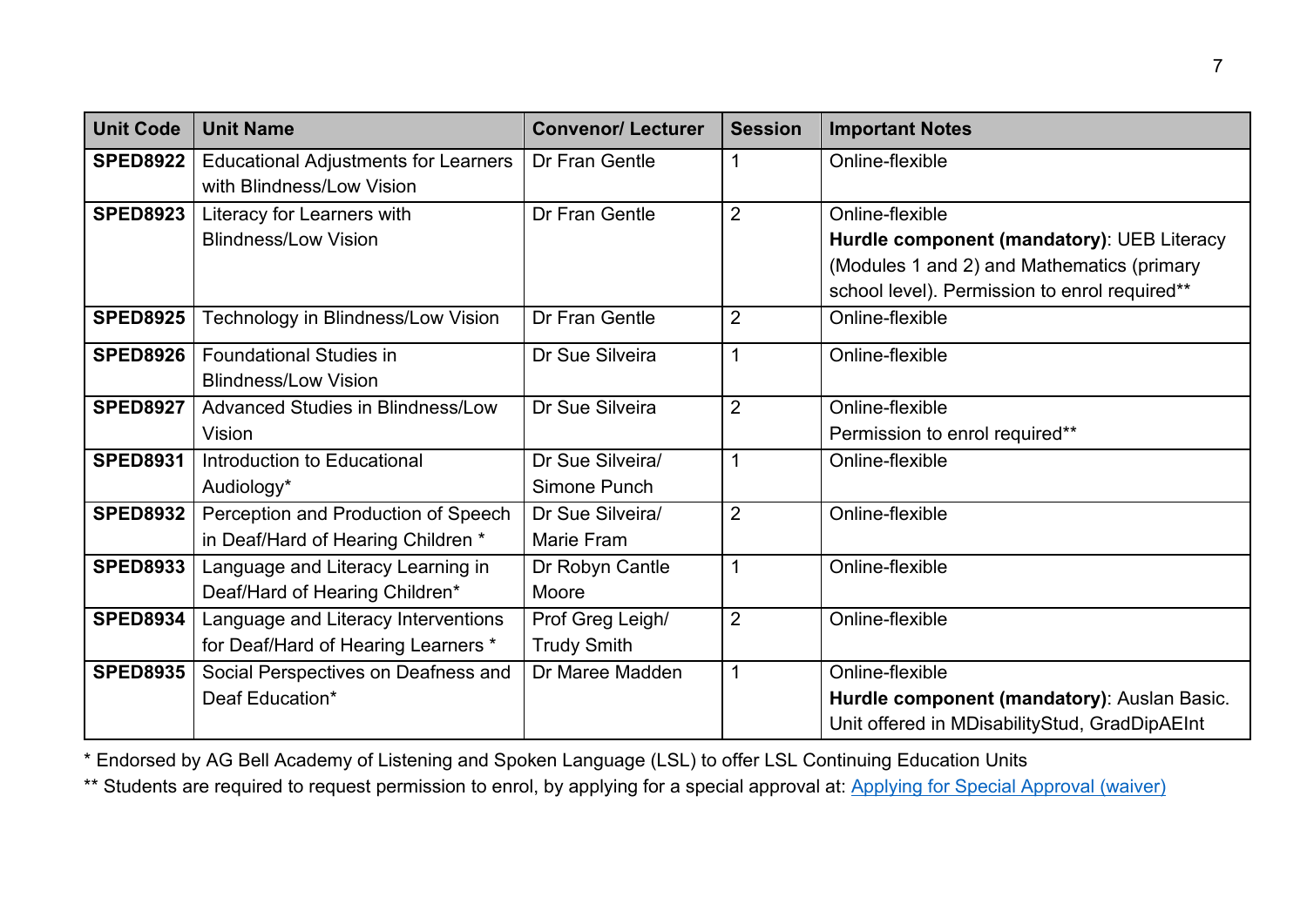#### 8 **Table 2: Units comprising the Master of Disability Studies**

To qualify for the award, candidates must complete 80 credit points of coursework according to the structure detailed on MQU website.

| <b>Essential units for all specialisations (20cp):</b><br>SPED8911 Inclusion and Professional Collaboration in Sensory Disability<br>SPED8913 Research in Sensory Disability                                                                                                                                                                                                                                         |                                                                                                                                                                                                                                                                                                                                                                                                                                               |                                                                                                                                                                                                                                                                                                                                                                        |  |  |  |  |  |
|----------------------------------------------------------------------------------------------------------------------------------------------------------------------------------------------------------------------------------------------------------------------------------------------------------------------------------------------------------------------------------------------------------------------|-----------------------------------------------------------------------------------------------------------------------------------------------------------------------------------------------------------------------------------------------------------------------------------------------------------------------------------------------------------------------------------------------------------------------------------------------|------------------------------------------------------------------------------------------------------------------------------------------------------------------------------------------------------------------------------------------------------------------------------------------------------------------------------------------------------------------------|--|--|--|--|--|
| Essential units per specialisation - complete all 40 credit points:                                                                                                                                                                                                                                                                                                                                                  |                                                                                                                                                                                                                                                                                                                                                                                                                                               |                                                                                                                                                                                                                                                                                                                                                                        |  |  |  |  |  |
| <b>Education: Deaf Hard of Hearing</b><br><b>Specialisation</b><br>• SPED8931 Introduction to Educational<br>Audiology<br>SPED8935 Social Perspectives on<br>$\bullet$<br>Deafness and Deaf Education<br>SPED8933 Language and Literacy<br>$\bullet$<br>Learning in Deaf/Hard of Hearing Children<br><b>SPED8910 Critical Reflection and</b><br>Professional Experience for Teachers in<br><b>Sensory Disability</b> | <b>Education: Blindness/Low Vision</b><br><b>Specialisation</b><br>SPED8926 Foundational Studies in<br><b>Blindness/Low Vision</b><br><b>SPED8921 Orientation and Mobility</b><br>$\bullet$<br><b>Fundamentals</b><br>SPED8922 Educational Adjustments for<br>$\bullet$<br>Learners with Blindness/Low Vision<br><b>SPED8910 Critical Reflection and</b><br>$\bullet$<br>Professional Experience for Teachers in<br><b>Sensory Disability</b> | <b>Sensory Disability Specialisation</b><br>SPED8926 Foundational Studies in<br><b>Blindness/Low Vision</b><br>SPED8935 Social Perspectives on<br>$\bullet$<br>Deafness and Deaf Education<br>SPED8914 Perspectives in Disability<br><b>SPED8909 Critical Reflection and</b><br>$\bullet$<br>Professional Experience for<br><b>Practitioners in Sensory Disability</b> |  |  |  |  |  |
| Elective choice per specialisation (10cp):                                                                                                                                                                                                                                                                                                                                                                           |                                                                                                                                                                                                                                                                                                                                                                                                                                               |                                                                                                                                                                                                                                                                                                                                                                        |  |  |  |  |  |
| SPED8914 Perspectives in Disability (Sensory Disability specialisation)<br>$\bullet$                                                                                                                                                                                                                                                                                                                                 |                                                                                                                                                                                                                                                                                                                                                                                                                                               |                                                                                                                                                                                                                                                                                                                                                                        |  |  |  |  |  |
|                                                                                                                                                                                                                                                                                                                                                                                                                      | SPED8923 Literacy for Learners with Blindness/Low Vision (Blindness/Low Vision specialisation)                                                                                                                                                                                                                                                                                                                                                |                                                                                                                                                                                                                                                                                                                                                                        |  |  |  |  |  |
| SPED8927 Advanced Studies in Blindness/Low Vision (Sensory Disability specialisation)                                                                                                                                                                                                                                                                                                                                |                                                                                                                                                                                                                                                                                                                                                                                                                                               |                                                                                                                                                                                                                                                                                                                                                                        |  |  |  |  |  |

<span id="page-11-0"></span>• SPED8934 Language and Literacy Interventions for Deaf/Hard of Hearing Learners (Deaf/Hard of Hearing specialisation)

#### **PLUS Select one Elective (10cp) from:**

- SPED8912 Independent Project in Sensory Disability
- SPED8925 Technology in Blindness/Low Vision
- SPED8932 Perception and Production of Speech in Deaf/Hard of Hearing Children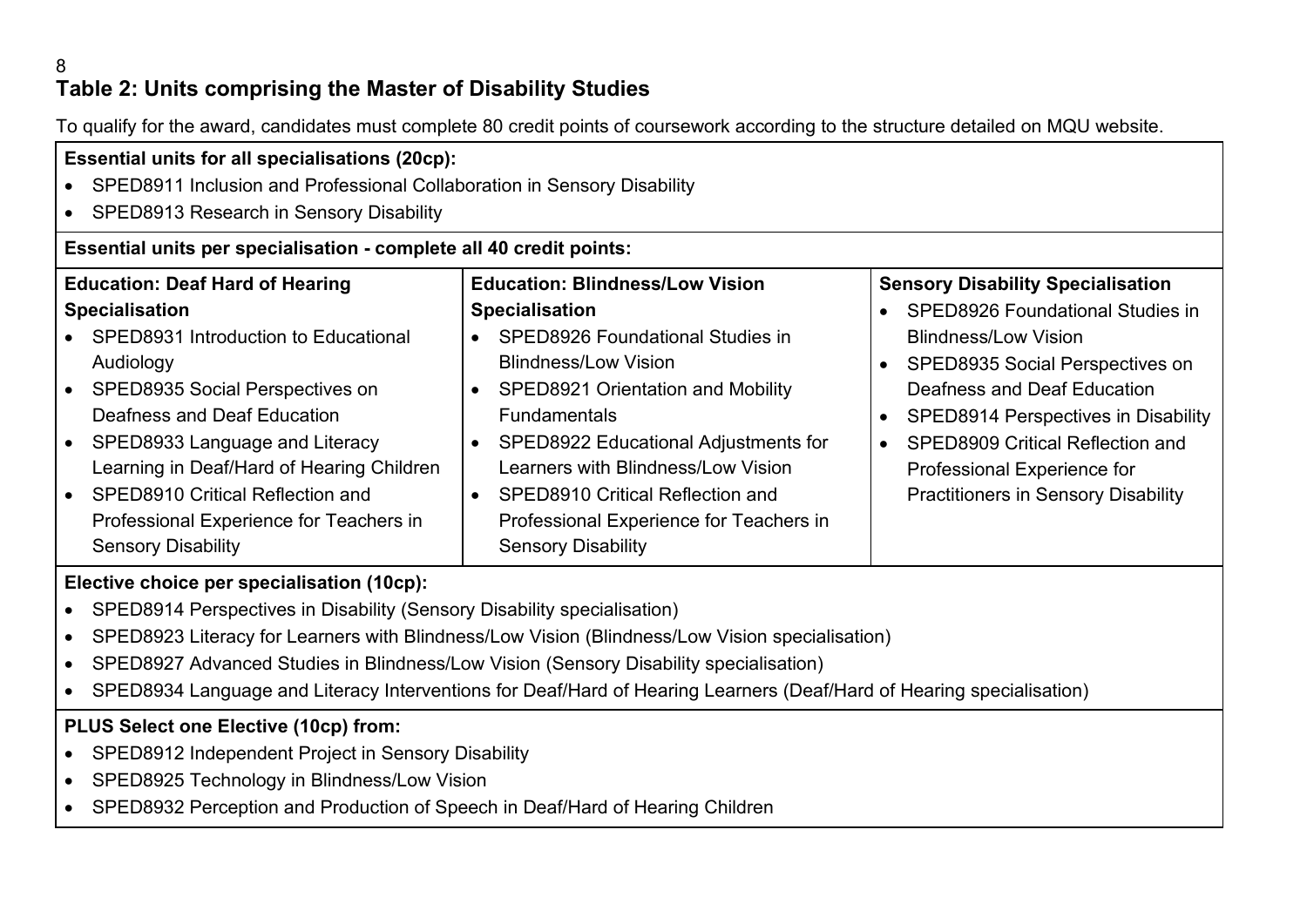#### <span id="page-12-0"></span>**Recommended Study Patterns**

Students of all specialisations may complete their studies at a part-time rate (1 or 2 units per session); extended full-time rate (2-3 units per session); or standard fulltime rate (4 units per session).

#### **Students of all specialisations are strongly advised to enrol in units in the sequence detailed in the study patterns below. These study patterns take account of unit availability, pre-requisites, and requirements of professional experience.**

Each unit requires approximately 8-10 hours per week of study. Consequently, enrolment in a full-time study load of four units requires 36-40 hours per week of study. Students are encouraged to consider paid work, volunteer work, family commitments and known health concerns when determining study load each session. Students employed in full-time paid work are strongly encouraged to enrol in no more than two units per session.

Students of all specialisations may commence studies in either Session One or Session Two. Due to timetabling and pre-requisites, unit selection for students commencing in Session Two is limited. Students commencing in Session Two may select SPED8911 Inclusion and Professional Collaboration as a single unit; or select both SPED8911 and SPED8913 Research in Sensory Disability.

| Year             | <b>Session</b> | 1 unit per<br>session | 2 units per<br>session              | <b>Full-time</b><br>(extended)                          | <b>Full-time</b><br>(one year)                                            |
|------------------|----------------|-----------------------|-------------------------------------|---------------------------------------------------------|---------------------------------------------------------------------------|
| 1                | 1              | <b>SPED8931</b>       | <b>SPED8931</b><br><b>SPED8933</b>  | <b>SPED8931</b><br><b>SPED8933</b><br><b>SPED8935**</b> | <b>SPED8931</b><br><b>SPED8933</b><br>SPED8935**<br><b>SPED8913</b>       |
|                  | $\mathbf{2}$   | <b>SPED8932</b>       | <b>SPED8932</b><br><b>SPED8934</b>  | <b>SPED8932</b><br><b>SPED8934</b><br><b>SPED8911</b>   | <b>SPED8932</b><br><b>SPED8934</b><br><b>SPED8911</b><br><b>SPED8910*</b> |
| $\overline{2}$   | 1              | <b>SPED8933</b>       | SPED8935**<br><b>SPED8913</b>       | <b>SPED8910*</b><br><b>SPED8913</b>                     |                                                                           |
|                  | $\overline{2}$ | <b>SPED8934</b>       | <b>SPED8911</b><br><b>SPED8910*</b> |                                                         |                                                                           |
| 3                | 1              | SPED8935**            |                                     |                                                         |                                                                           |
|                  | $\overline{2}$ | <b>SPED8911</b>       |                                     |                                                         |                                                                           |
| $\boldsymbol{4}$ | 1              | <b>SPED8910*</b>      |                                     |                                                         |                                                                           |
|                  | $\overline{2}$ | <b>SPED8913</b>       |                                     |                                                         |                                                                           |

#### **Education: Deaf Hard of Hearing Specialisation**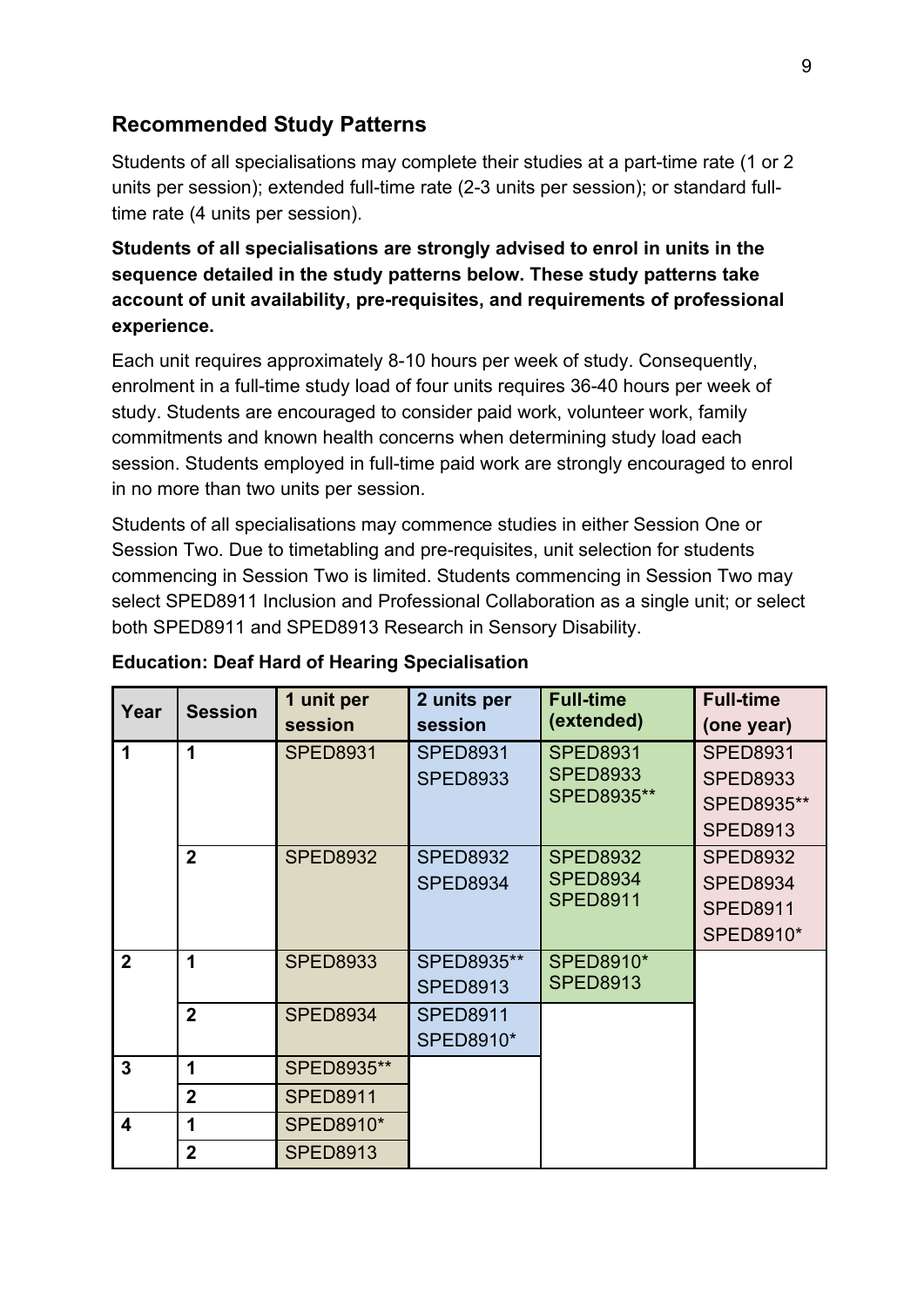\* Refer to important pre-requisite information under the SPED8910 unit description in this handbook, including demonstration of **Auslan** proficiency prior to enrolment. It is essential that prospective students of SPED8910 commence discussions and planning a minimum of **three months prior** to session of enrolment. Contact [alison.hawkins-bond@nextsense.org.au.](mailto:alison.hawkins-bond@nextsense.org.au)

\*\*Demonstrated proficiency in **Auslan** is a hurdle requirement (mandatory) for SPED8935. Please refer to **Auslan** in the **General Information** section of this handbook.

| Year                    | <b>Session</b> | 1 unit per<br>session | 2 units per<br>session              | <b>Full-time</b><br>(extended)                        | <b>Full-time</b><br>(one year)                                           |
|-------------------------|----------------|-----------------------|-------------------------------------|-------------------------------------------------------|--------------------------------------------------------------------------|
| 1                       | 1              | <b>SPED8926</b>       | <b>SPED8926</b><br><b>SPED8922</b>  | <b>SPED8926</b><br><b>SPED8922</b><br><b>SPED8921</b> | <b>SPED8926</b><br><b>SPED8922</b><br><b>SPED8921</b><br><b>SPED8913</b> |
|                         | $\overline{2}$ | <b>SPED8925</b>       | <b>SPED8925</b><br>SPED8923**       | <b>SPED8925</b><br>SPED8923**<br><b>SPED8911</b>      | <b>SPED8925</b><br>SPED8923**<br><b>SPED8911</b><br><b>SPED8910*</b>     |
| $\overline{2}$          | 1              | <b>SPED8922</b>       | <b>SPED8921</b><br><b>SPED8913</b>  | <b>SPED8910*</b><br><b>SPED8913</b>                   |                                                                          |
|                         | $\overline{2}$ | SPED8923**            | <b>SPED8911</b><br><b>SPED8910*</b> |                                                       |                                                                          |
| $\mathbf{3}$            | 1              | <b>SPED8921</b>       |                                     |                                                       |                                                                          |
|                         | $\overline{2}$ | <b>SPED8911</b>       |                                     |                                                       |                                                                          |
| $\overline{\mathbf{A}}$ | 1              | <b>SPED8910*</b>      |                                     |                                                       |                                                                          |
|                         | $\overline{2}$ | <b>SPED8913</b>       |                                     |                                                       |                                                                          |

#### **Education: Blindness/Low Vision Specialisation**

\* Refer to important pre-requisite information under the SPED8910 unit description in this handbook. It is essential that prospective students of SPED8910 commence discussions and planning a minimum of **three months prior** to session of enrolment. Contact [alison.hawkins-bond@nextsense.org.au](mailto:alison.hawkins-bond@nextsense.org.au)

\*\* Demonstrated proficiency in **Unified English Braille (UEB)** literacy and braille mathematics at a primary school level is a hurdle requirement (mandatory) for SPED8923. Please refer to **Braille** in the **General Information** section of this handbook.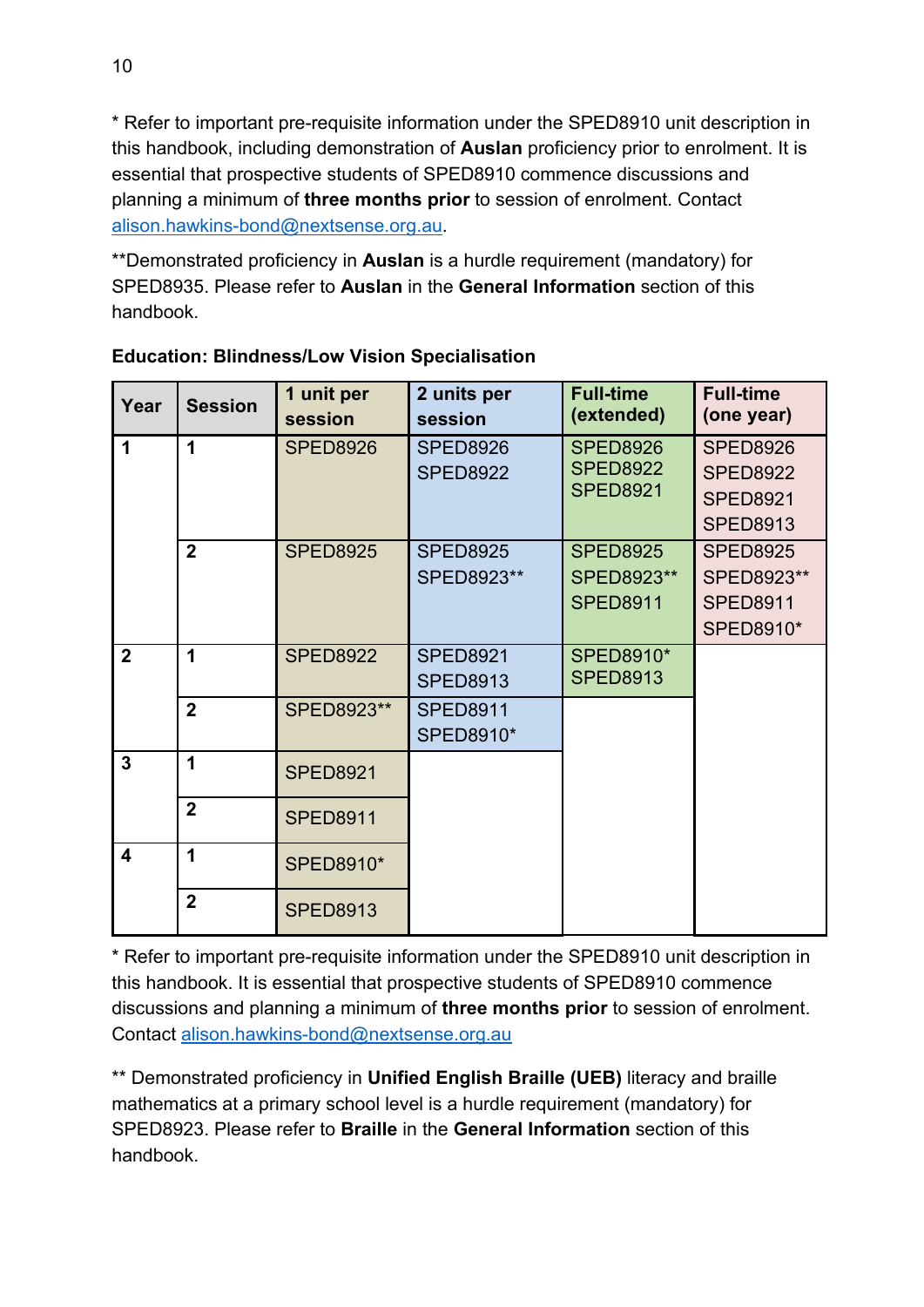#### **Sensory Disability Specialisation**

| Year                    | <b>Session</b> | 1 unit per<br>session                    | 2 units per<br>session                           | <b>Full-time</b><br>(extended)                                                                   | <b>Full-time (one</b><br>year)                                                                                             |
|-------------------------|----------------|------------------------------------------|--------------------------------------------------|--------------------------------------------------------------------------------------------------|----------------------------------------------------------------------------------------------------------------------------|
| 1                       | 1              | <b>SPED8926</b>                          | <b>SPED8926</b><br><b>SPED8935*</b>              | <b>SPED8926</b><br><b>SPED8935*</b><br><b>SPED8914</b>                                           | <b>SPED8926</b><br><b>SPED8935*</b><br><b>SPED8914</b><br><b>SPED8913</b>                                                  |
|                         | $\overline{2}$ | <b>SPED8927</b><br>or<br>SPED8923**      | (SPED8927 or<br>SPED8923**)<br>and SPED8911      | (SPED8927 or<br>SPED8923**)<br>and<br>(SPED8912 or<br><b>SPED8925)</b><br>and<br><b>SPED8911</b> | (SPED8927 or<br>SPED8923**)<br>and<br>(SPED8912 or<br><b>SPED8925)</b><br>and<br><b>SPED8911</b><br>and<br><b>SPED8909</b> |
| $\overline{2}$          | 1              | <b>SPED8935*</b>                         | <b>SPED8914</b><br><b>SPED8913</b>               | <b>SPED8913</b><br><b>SPED8909</b>                                                               |                                                                                                                            |
|                         | $\overline{2}$ | <b>SPED8911</b>                          | (SPED8912 or<br><b>SPED8925)</b><br>and SPED8909 |                                                                                                  |                                                                                                                            |
| $\overline{3}$          | 1              | <b>SPED8914</b>                          |                                                  |                                                                                                  |                                                                                                                            |
|                         | $\overline{2}$ | <b>SPED8912</b><br>or<br><b>SPED8925</b> |                                                  |                                                                                                  |                                                                                                                            |
| $\overline{\mathbf{4}}$ | 1              | <b>SPED8913</b>                          |                                                  |                                                                                                  |                                                                                                                            |
|                         | $\overline{2}$ | <b>SPED8909</b>                          |                                                  |                                                                                                  |                                                                                                                            |

\* Demonstrated proficiency in **Auslan** is a hurdle requirement (mandatory) for SPED8935. Please refer to **Auslan** in the **General Information** section of this handbook.

\*\* Demonstrated proficiency in **Unified English Braille (UEB)** literacy and braille mathematics at a primary school level is a hurdle requirement (mandatory) for SPED8923. Please refer to **Braille** in the **General Information** section of this handbook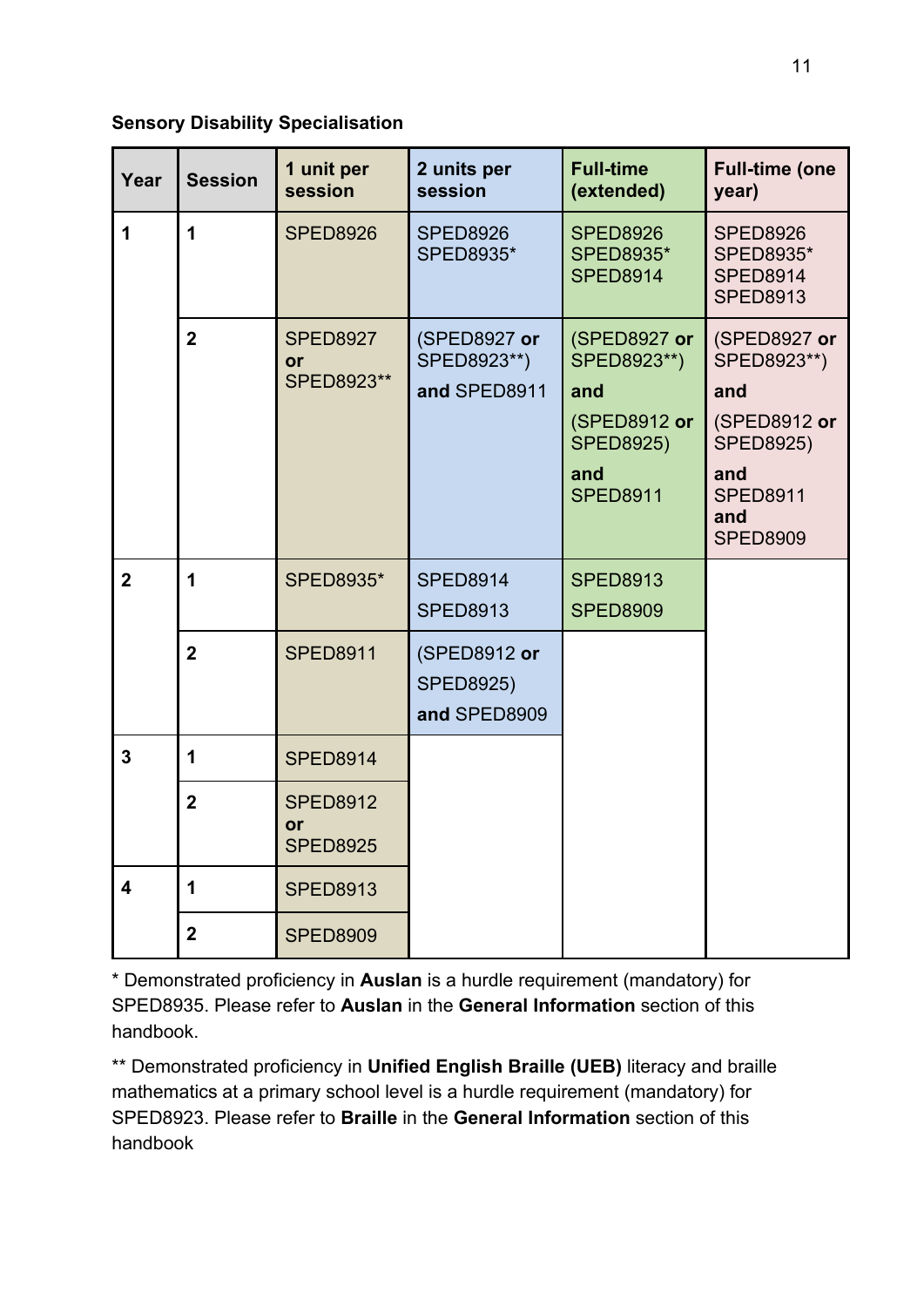#### <span id="page-15-0"></span>**Application for admission to the course**

All NextSense Institute/Macquarie University students apply for admission via [Macquarie University website.](https://courses.mq.edu.au/2022/domestic/postgraduate/master-of-disability-studies-sensory-disability)

All prospective students are encouraged to consult with NextSense Institute staff prior to applying for entry to obtain unit selection and general advice.

**Sue Silveira** Course Director Ph: +61 477 202 129 Email: [sue.silveira@nextsense.org.au](mailto:sue.silveira@nextsense.org.au)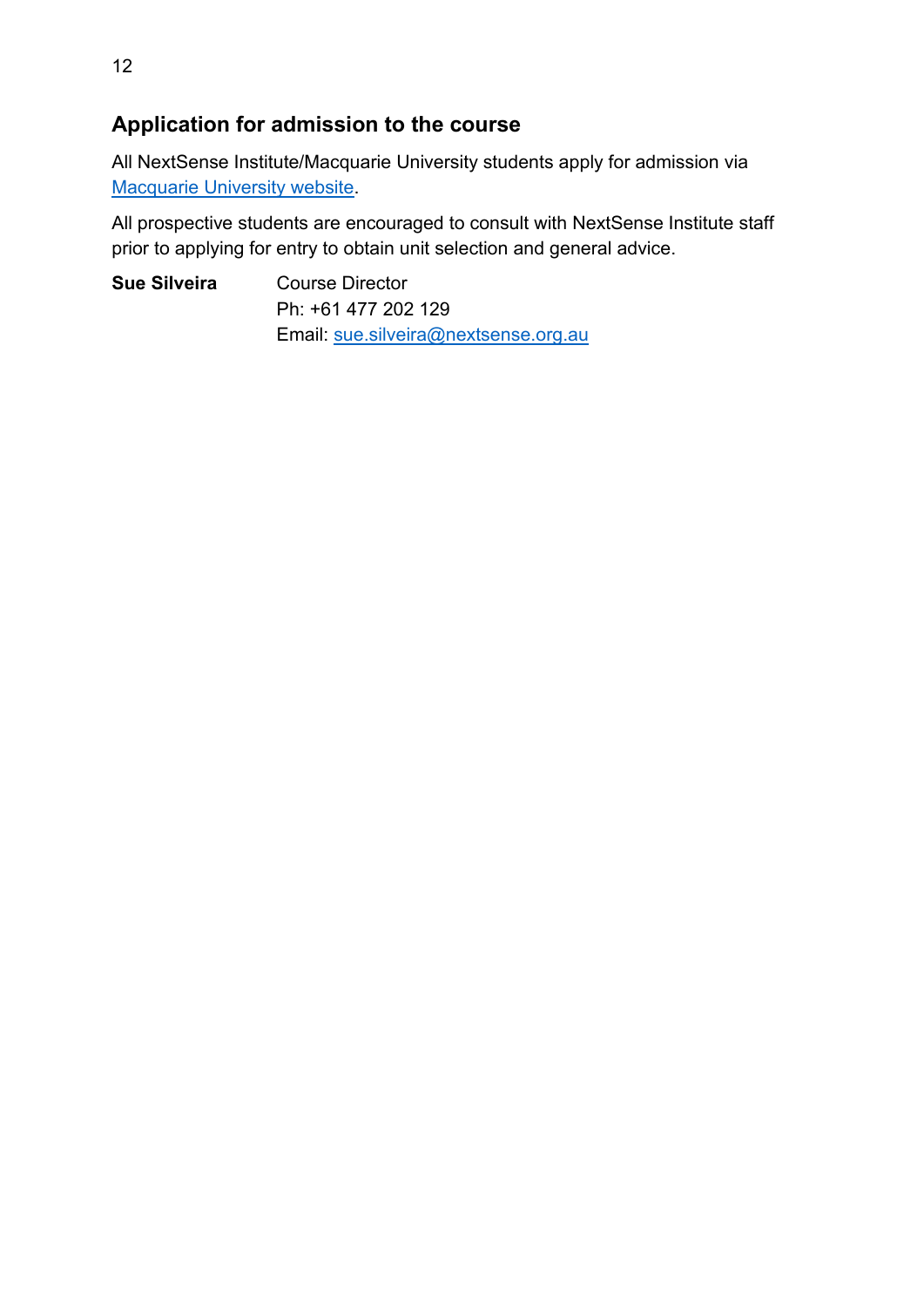# <span id="page-16-0"></span>**Brief unit descriptions**

## <span id="page-16-1"></span>**SPED8909 Critical Reflection and Professional Experience for Practitioners in Sensory Disability**

**Pre-requisites:** Completion of 40 credit points from SPED8900 units

Permission to enrol must be sought via the [special approval \(waiver\) process.](https://students.mq.edu.au/study/enrolling/choosing-units/unit-waivers/application-process)

This unit provides students with the opportunity to prepare for and then undertake the equivalent of 14 days of professional experiences in the field of sensory disability. As a means of understanding both diverse roles and a team approach, students complete a professional experience including both observation of professionals supporting people with sensory impairment and online learning experiences relating to the student's chosen areas of interest. Central to this professional experience is a critical reflection model that guides and highlights the student's awareness regarding the role that research plays in strengthening their professional skills and knowledge. Using critical reflection students will demonstrate in the ePortfolio knowledge of professional practice that optimises outcomes for people with sensory disability.

## <span id="page-16-2"></span>**SPED8910 Critical Reflection and Professional Experience for Teachers in Sensory Disability**

**Pre-requisites:** Completion of 40 credit points from SPED units at 8000 level and permission by special approval of the Professional Experience Coordinator. Prerequisite units will vary per specialisation. Observe the study patterns relevant to your specialisation to ensure you meet the pre-requisites. The permission of the Professional Experience Coordinator must be sought via the [special approval](https://students.mq.edu.au/study/enrolling/choosing-units/unit-waivers/application-process)  [\(waiver\) process.](https://students.mq.edu.au/study/enrolling/choosing-units/unit-waivers/application-process) Please submit the special approval just prior to enrolment in SPED8910. Permission of the Professional Experience Coordinator may not be granted if there is a pending issue relating (but not limited) to [Fitness to Practice,](https://students.mq.edu.au/study/my-study-program/academic-progression) the [Progression Policy](https://students.mq.edu.au/study/my-study-program/academic-progression) or the [Student Code of Conduct.](https://staff.mq.edu.au/work/strategy-planning-and-governance/university-policies-and-procedures/policies/student-code-of-conduct)

Students in the Education: Deaf Hard of Hearing specialisation must complete SPED8931 and SPED8933 prior to seeking permission to enrol in SPED8910. It is highly recommended (and advantageous for students) to also complete SPED8932 and SPED8934 **prior** to enrolment in SPED8910. Where necessitated by an individual's study pattern, permission to enrol in SPED8932 and/or SPED8934 **concurrently** with SPED8910 may be granted however students will be required to delay commencement of placement until after mid-session recess (approximately Week 8 of session). Demonstrated proficiency in **Auslan** is mandatory for enrolment in SPED8910. Please refer to **Auslan** in the **General Information** section of this handbook.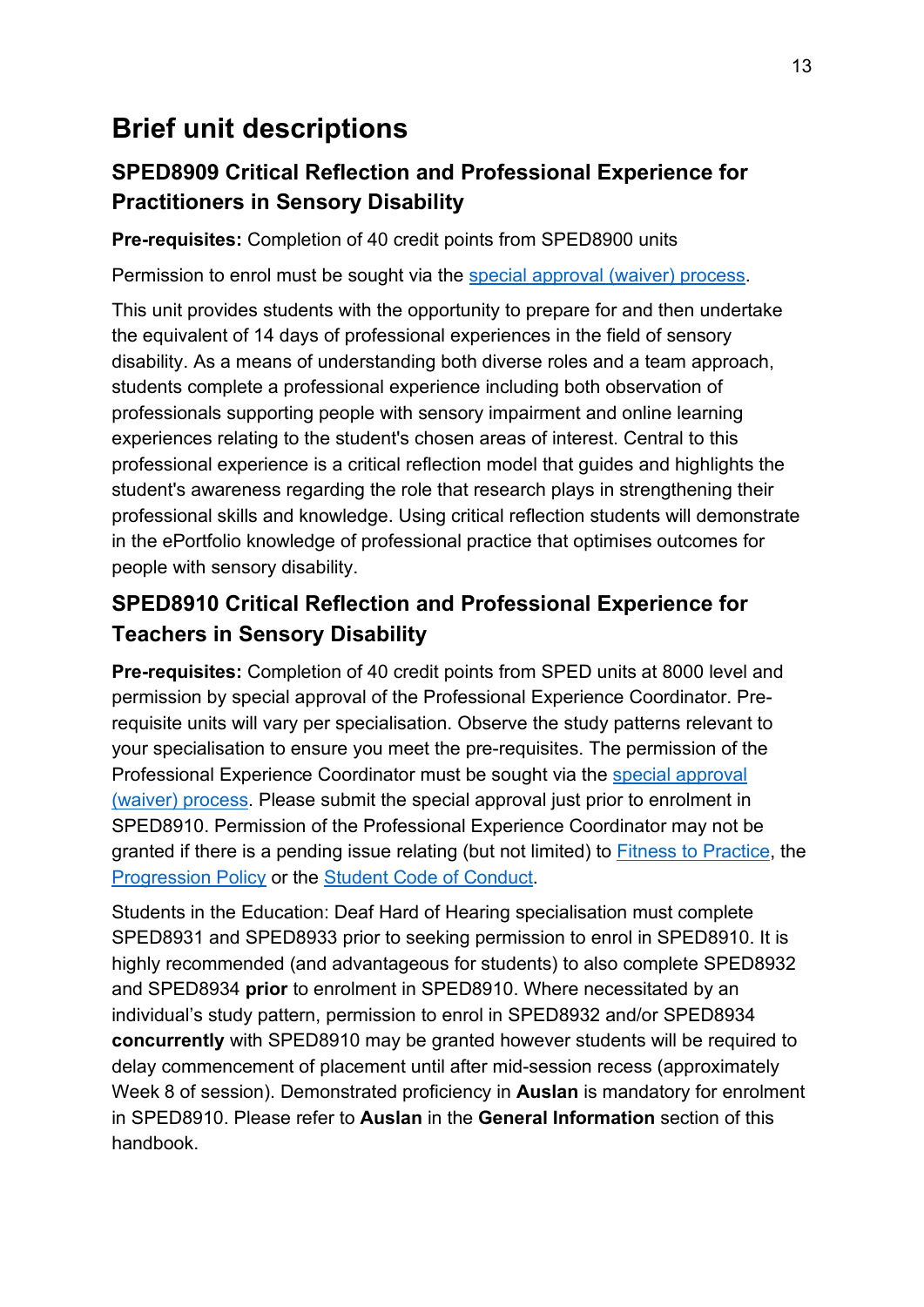Students in the Education: Blindness/Low Vision specialisation must complete SPED8926 and SPED8922 prior to seeking permission to enrol in SPED8910. It is highly recommended (and advantageous for students) to also complete SPED8923 and SPED8925 **prior** to enrolment in SPED8910. Where necessitated by an individual's study pattern, permission to enrol in SPED8923 and/or SPED8925 **concurrently** with SPED8910 may be granted however students will be required to delay commencement of placement until after mid-session recess (approximately Week 8 of session). Demonstrated proficiency in **Unified English Braille (UEB)** literacy and braille mathematics at a primary school level is a mandatory requirement for SPED8910. Please refer to **Braille** in the **General Information** section of this handbook.

This unit provides students with the opportunity to observe, plan, implement, manage, and evaluate teaching programs as part of undertaking 16 days of professional experiences. Central to this professional experience is a critical reflection model that guides and highlights the student's awareness regarding the role that research plays in strengthening their professional skills and knowledge. Using critical reflection students will demonstrate professional practice that optimises outcomes for people with sensory disability.

Prospective students who wish to seek employment as a teacher of the deaf or teacher of the vision impaired must complete supervised professional experience. Some state teacher accreditation authorities have specific requirements regarding the completion of professional experience as a basis for accreditation to teach in special education. Students are responsible for ensuring that they meet the requirement for the State in which they plan to seek employment as a teacher of the deaf/hard of hearing or teacher of children with blindness/low vision.

Students of the Deaf/HH specialisation are required to identify professional experience centres/schools/programs that use communication approaches that are appropriate to their level of proficiency. Before undertaking professional experience days in educational environments where students are taught using signed language, NextSense Institute students must demonstrate competency equivalent to or higher than Certificate II in Auslan. Auslan courses are offered at several TAFE colleges (or equivalent) nationally. Contact the [Professional Experience Coordinator](mailto:alison.hawkins-bond@nextsense.org.au) for detailed information on professional experience requirements.

## <span id="page-17-0"></span>**SPED8911 Inclusion and Professional Collaboration in Sensory Disability**

SPED8911 explores inclusive principles and practice that promote, protect, and support the rights of learners with sensory impairment to participation in education and society without discrimination and on the same basis as people without disability.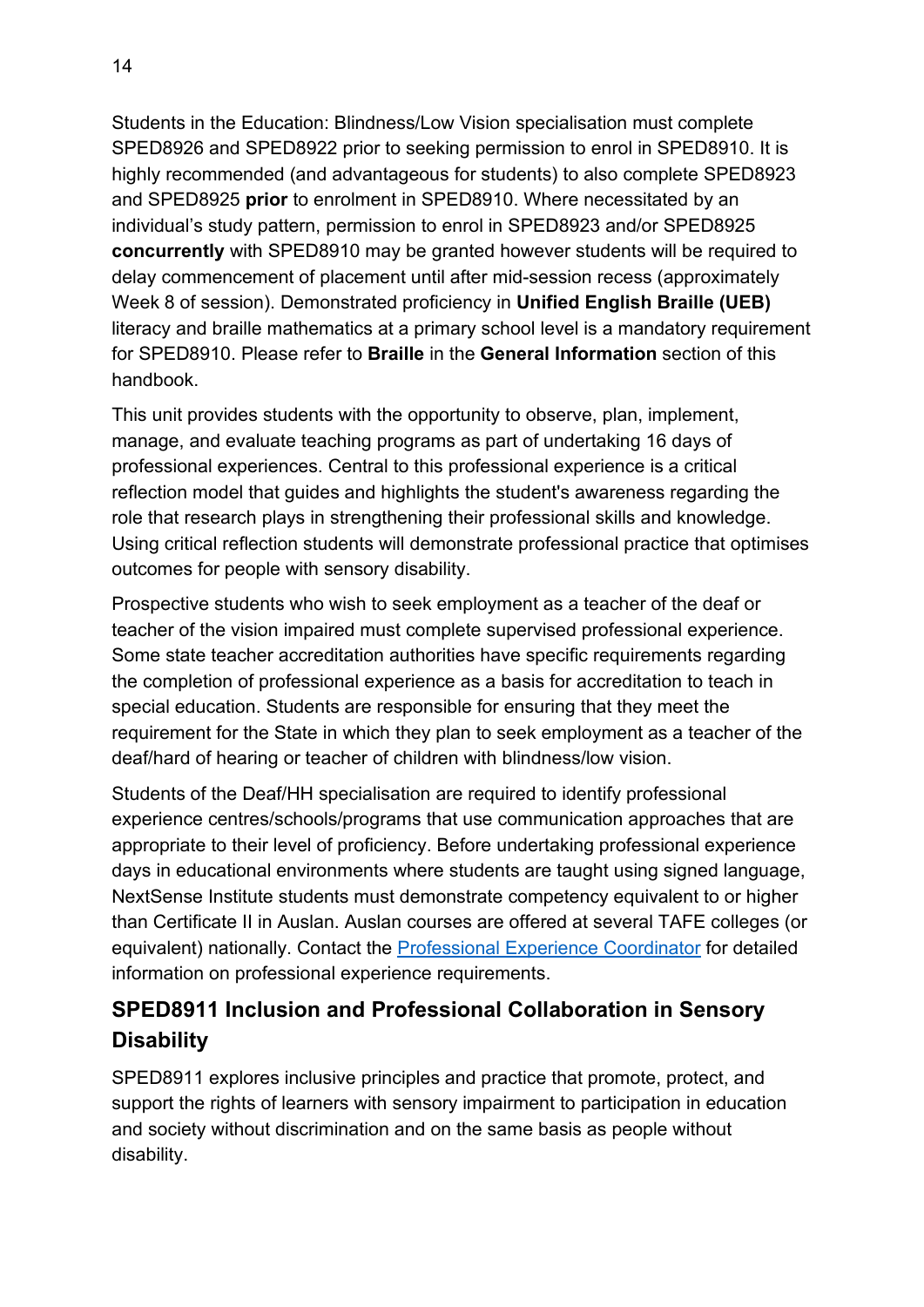## <span id="page-18-0"></span>**SPED8912 Independent Project in Sensory Disability**

**Pre-requisite:** Completion of 20 credit points from SPED8909 - SPED8935

Permission to enrol must be sought via the [special approval \(waiver\) process.](https://students.mq.edu.au/study/enrolling/choosing-units/unit-waivers/application-process)

This is an advanced unit with flexible goals and assessments. The unit is intended for students interested in studying a specialised topic with the close direction of a NextSense Institute faculty member. Consent of the Unit Convenor is required prior to enrolling.

## <span id="page-18-1"></span>**SPED8913 Research in Sensory Disability**

This unit comprises a series of modules which support student exploration, understanding and application of research methodologies utilised in contemporary studies of sensory disability. If students are new to the field of disability it is recommended that other units are completed prior to enrolling in SPED8913. This allows students to draw on a beginning foundation of understanding in sensory disability, as they explore literature in the disability field in SPED8913.

## <span id="page-18-2"></span>**SPED8914 Perspectives in Disability**

Permission to enrol must be sought via the [special approval \(waiver\) process.](https://students.mq.edu.au/study/enrolling/choosing-units/unit-waivers/application-process)

This unit will explore the theoretical underpinnings of practice in the disability sector. This unit will support students to translate from their current role to one that reflects a contemporary global disability paradigm. The unit will facilitate a holistic view of disability and encourage critical thinking that contributes to future practice within the Australian disability sector.

## <span id="page-18-3"></span>**SPED8921 Orientation and Mobility Fundamentals**

This unit examines the theory and practice of orientation and mobility for children and adults who are blind, have low vision, deafblindness or additional disabilities, within a range of learning environments. Unit content includes an introduction to foundational principles of concept development, spatial orientation, and environmental analysis, with practical opportunities to teach and learn orientation and mobility concepts and skills.

This unit includes a series of **compulsory** online sessions held from 9:30 am – 3:30 pm on **Monday: 21 March, 28 March, 2 May & 9 May 2022.**

Students considering enrolling in SPED8921, should complete SPED8926 first, to ensure a foundational understanding of blindness/low vision.

## <span id="page-18-4"></span>**SPED8922 Educational Adjustments for Learners with Blindness/Low Vision**

This unit examines the theory and practice of reasonable adjustments and accommodations to curriculum, pedagogy and learning environments, to ensure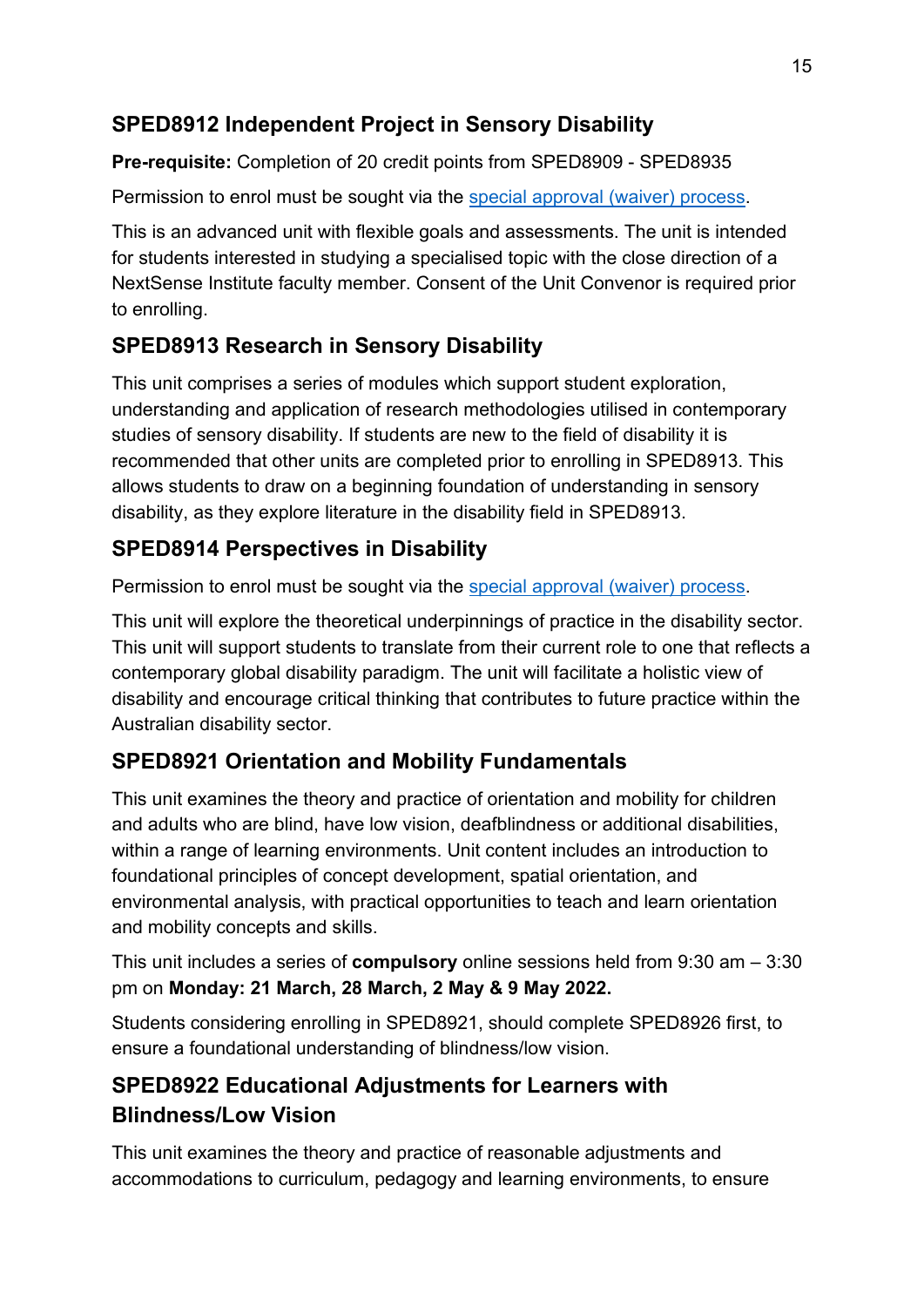learners with blindness/low vision can participate in education on the same basis as their sighted peers. Unit content includes legislative and policy frameworks, psychological and social considerations, roles, and responsibilities of specialist teachers (blindness/low vision), technology, and considerations for preschool and school-age learners who are blind or have low vision, deafblindness or additional disabilities.

## <span id="page-19-0"></span>**SPED8923 Literacy for Learners with Blindness/Low Vision**

**Hurdle Unit Requirement (mandatory):** Demonstrated proficiency in Unified English braille (UEB) Literacy and Braille Mathematics at a primary school level is a mandatory requirement of SPED8923. Please refer to **Braille** in the **General Information** section of this handbook.

Permission to enrol must be sought via the [special approval \(waiver\) process.](https://students.mq.edu.au/study/enrolling/choosing-units/unit-waivers/application-process) Permission will be granted to qualified teachers completing a specialised teaching qualification in Blindness/Low Vision.

This unit examines the theory and practice of language, literacy and numeracy development for preschool and school-aged learners who are blind or have low vision, deafblindness or additional disabilities. Unit content includes theoretical and instructional approaches to such areas as concept development, communication modes, and curriculum and pedagogic adjustments and accommodations. Students will have practical opportunities to investigate optical aids and braille equipment, learning media assessment and production of alternative formats, and instructional approaches to emergent.

## <span id="page-19-1"></span>**SPED8925 Technology in Blindness/Low Vision**

**Pre-requisite:** SPED8926 Foundational Studies in Blindness/Low Vision

This unit provides the theory and practice in the selection and application of technology for individuals who are blind or vision impaired (B/VI). Students will be introduced to a wide variety of technology that assists individuals with blindness/low vision to access information, including consideration of suitable assessment, instructional strategies, financing, and usage. This unit will provide students with practical experiences with a range of technology.

## <span id="page-19-2"></span>**SPED8926 Foundational Studies in Blindness/Low Vision**

This unit provides foundation knowledge in the cause and implication of disease and blindness/low vision across the age spectrum. The student will develop a broad view of the low vision needs of individuals and the role they will play in meeting these.

## <span id="page-19-3"></span>**SPED8927 Advanced Studies in Blindness/Low Vision**

**Pre-requisite:** SPED8926 Foundational Studies in Blindness/Low Vision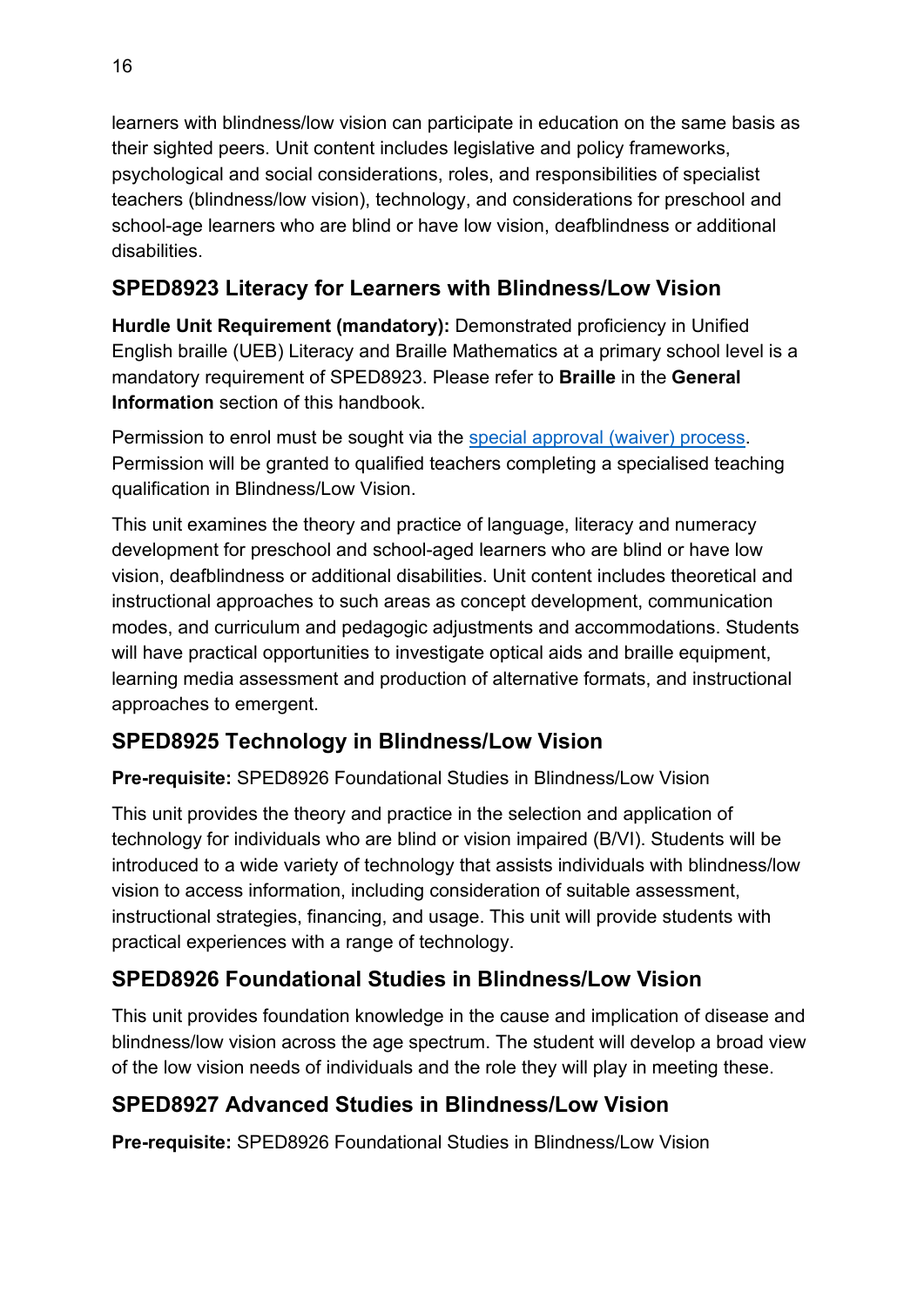This unit extends and develops concepts and learning introduced in SPED8926 Foundational Studies in Blindness/Low Vision, with a particular focus on individuals and groups with complex support needs. The student's knowledge and understanding of the substantial challenges for individual, family and community arising from blindness/low vision will be developed.

## <span id="page-20-0"></span>**SPED8931 Introduction to Educational Audiology**

This unit aims to provide teachers of the deaf with a broad overview of auditory development and audiological practice. Students will be introduced to the anatomy and physiology of hearing as a basis for understanding the mechanisms underlying auditory perception. The causes and implications of various types of hearing loss will be examined. Procedures and testing techniques will also be explored. Topics covered in this area will include screening, behavioural assessment, objective assessment, and evoked potential testing techniques. Students will develop an understanding of clinical reports and audiograms. Hearing aids, cochlear implants and other assistive listening devices are reviewed, and students will learn skills in troubleshooting and monitoring such devices.

## <span id="page-20-1"></span>**SPED8932 Perception and Production of Speech in Deaf Hard of Hearing Children**

#### **Pre-requisite:** SPED8931 Introduction to Educational Audiology

This unit presents an introduction to speech perception and speech production of children who are deaf/hard of hearing. Emphasis is given to typical speech perception and the continuum of development supporting the emergence of mature speech production. Strategies to assess and enhance the intelligibility of speech for listeners who are deaf or hard of hearing (D/HH) are explored.

Portions of content and one assessment in this unit assumes the student has auditory access to sound and speech. Students with a hearing loss are encouraged to discuss the availability of an alternative assessment. Contact the Manager, Graduate Education to discuss access support registration and options.

## <span id="page-20-2"></span>**SPED8933 Language and Literacy Learning in Deaf Hard of Hearing Children**

This unit introduces students to the concepts and principles of language and literacy development and the relationship between the two. Emphasis is given to the structure and function of language; theoretical perspectives on the relationship between language and thought, and the developmental stages and processes of (spoken) language and literacy acquisition in both hearing and Deaf/Hard of Hearing children.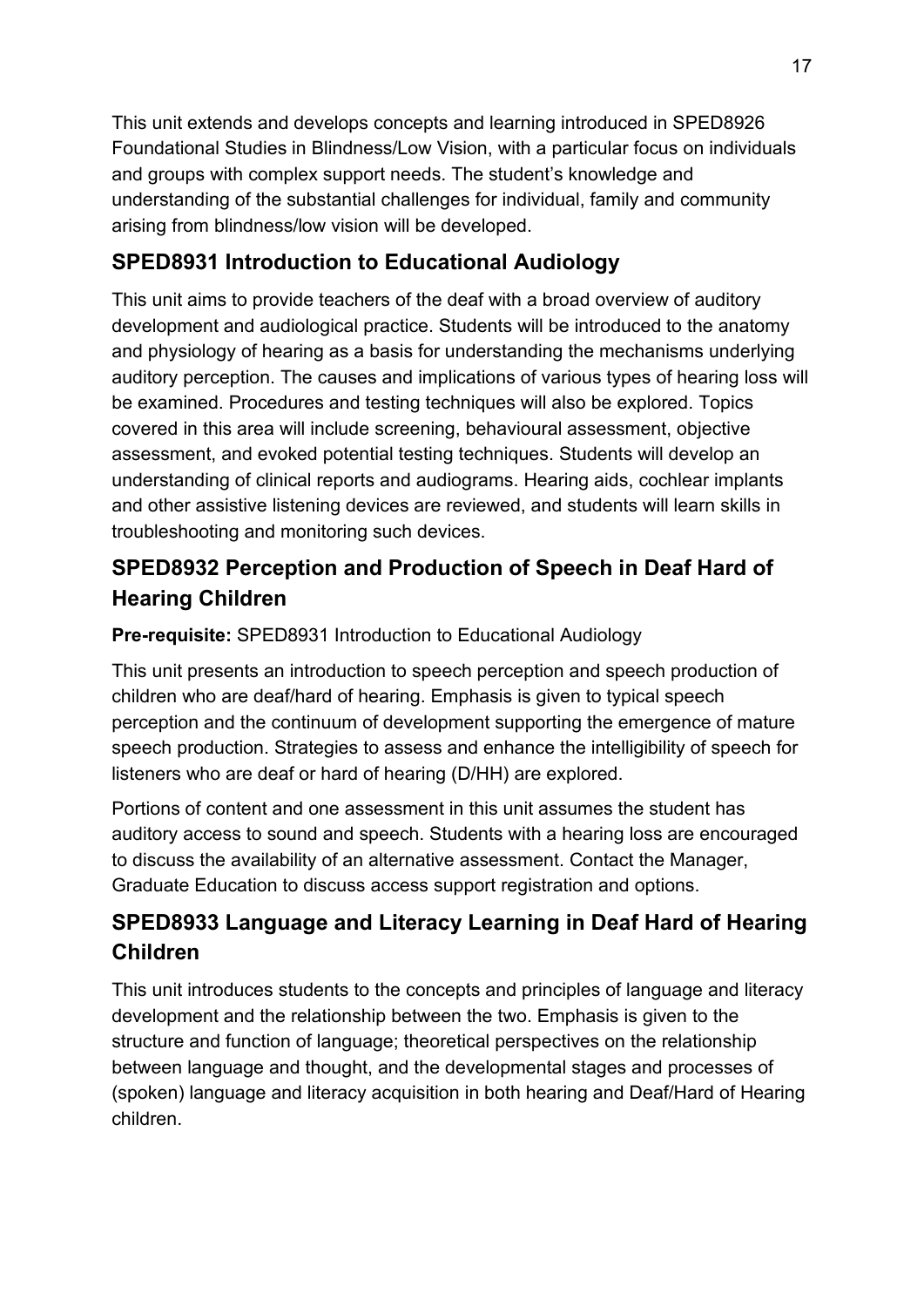## <span id="page-21-0"></span>**SPED8934 Language and Literacy Interventions for Deaf Hard of Hearing Children**

#### **Prerequisite:** SPED8933 Language and Literacy Learning in DHH Children

This unit aims to provide students with the knowledge to be competent in assessment as part of an integrated approach to supporting the development and/or remediation of language and literacy abilities in deaf and hard of hearing children. The unit provides a foundation for students to relate assessment of children's abilities to intervention and remediation approaches in each of those three areas.

## <span id="page-21-1"></span>**SPED8935 Social Perspectives on Deafness and Deaf Education**

#### **Hurdle Unit Requirement (mandatory):** Auslan Basic.

This unit provides students with a broad context for professional practice in education of deaf and hard of hearing students. It will introduce students to the historical background and current settings, policies and approaches used in deaf education. Socio-cultural contexts of deaf people's lives will be explored, including the role of spoken and signed languages and identity and social-emotional development.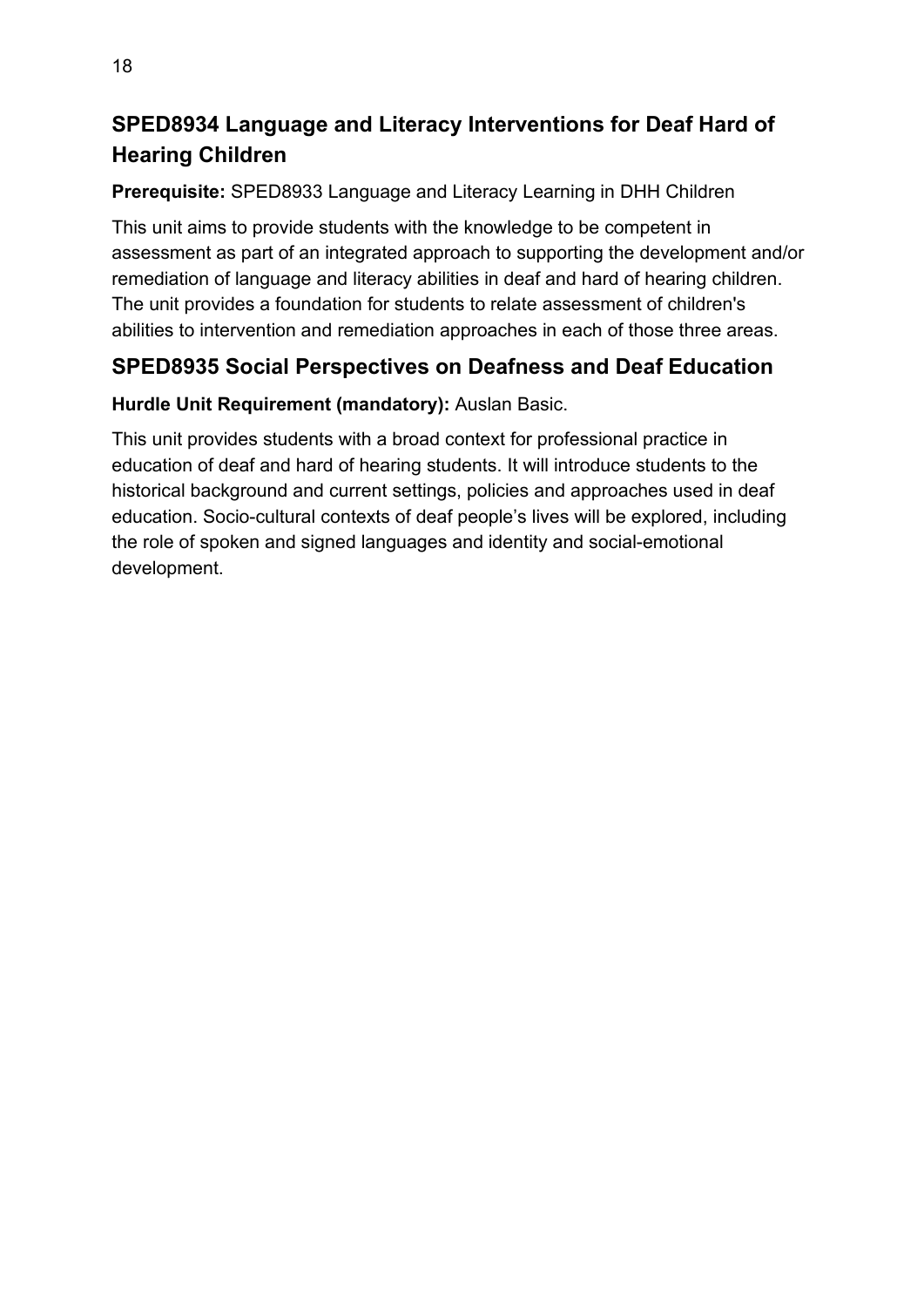# <span id="page-22-0"></span>**General information**

## <span id="page-22-1"></span>**Accommodation**

Accommodation is available on campus in King House (at NextSense) for students attending Professional Experience on site, Visiting Research/Teaching Fellows, conference participants, and other official NextSense visitors. King House offers a range of accommodation options including single rooms with private facilities, and single and twin-share rooms with shared facilities. Communal living/dining areas are provided, as are fully equipped kitchens and laundries.

Students can obtain information regarding costs, associated conditions, and applications for accommodation in King House from the Accommodations Officer on [king.house@nextsense.org.au.](mailto:king.house@nextsense.org.au) Please note that in 2022, accommodation availability will be subject to COVID-19 restrictions.

## <span id="page-22-2"></span>**Online Conference and Practicum Attendance**

Attendance at mandatory online sessions and professional experience is compulsory. Students should be punctual, follow accepted etiquette for use of mobile phones and conduct whilst in zoom sessions, acting in a manner appropriate to graduate level study.

## <span id="page-22-3"></span>**Hurdle Unit Requirements (Mandatory):**

#### <span id="page-22-4"></span>**Auslan**

Demonstrated proficiency in Auslan Basic is a hurdle requirement (mandatory) for SPED8935 Social Perspectives on Deafness and Deaf Education, and mandatory for enrolment in SPED8910 Critical Reflection and Professional Experience for Teachers in Sensory Disability. Students must demonstrate a basic level of competency by the end of the session of enrolment in SPED8935. Auslan Basic is described as a minimal level of fluency required for participation in deaf education settings or basic conversational fluency with deaf colleagues and families.

Refer to the [Auslan Basic Assessment Rubric](#page-29-1) (Appendix I) for details on the skills required to meet the Auslan Basic competency.

For further information, request the [Auslan Basic FAQs.](mailto:lena.karam@nextsense.org.au)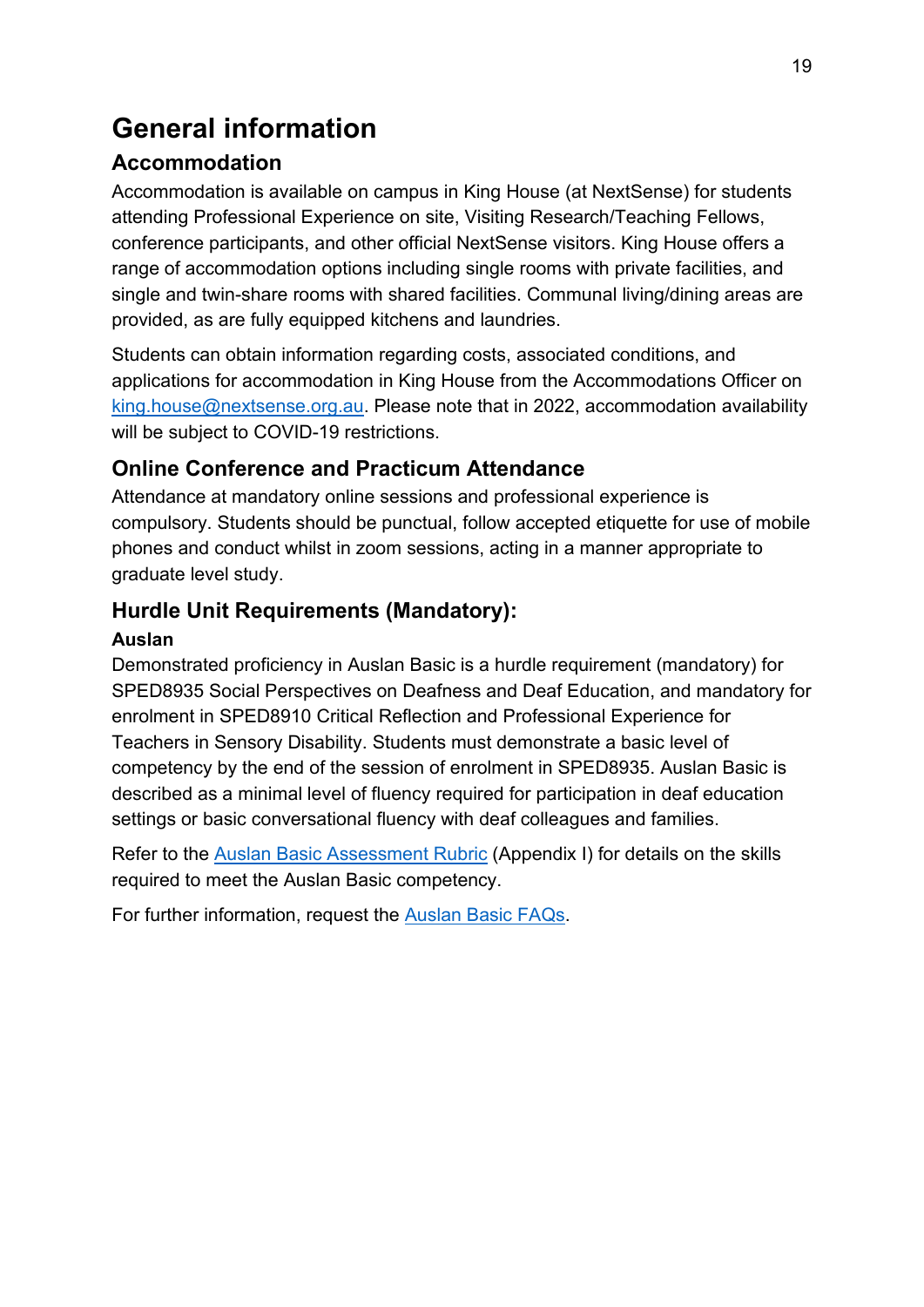#### <span id="page-23-0"></span>**Braille**

Demonstrated proficiency in **Unified English braille (UEB)** Literacy and Braille Mathematics (primary school level) is a hurdle requirement (mandatory ) for SPED8923 and mandatory for enrolment in SPED8910 Critical Reflection and Professional Experience for Teachers in Sensory Disability.

You must complete courses in UEB Literacy and Mathematics (primary school level) and submit evidence of completion by the end of week one. You are encouraged to commence the required braille literacy and mathematics (primary school level) training approximately **four months prior** to enrolling in SPED8923. If you wish to enrol in SPED8923 and you have not completed the required braille literacy and mathematics (primary school level) training, please do so as soon as possible or seek further advice from [sue.silveira@nextsense.org.au.](mailto:sue.silveira@nextsense.org.au)

Modules 1 and 2 of UEB Literacy, and UEB Introductory Mathematics are offered by NextSense Institute. Details of these courses can be found at:<https://uebonline.org/> You will need to create an account and password and have access to a laptop/PC and internet connection; **please note,** these courses cannot be completed on a mobile phone. Once you complete each UEB online module, ensure that you purchase and download the relevant UEB completion certificate from the link on your UEB online dashboard then email the completion certificates to the Unit Convenor via the **Dialogue** section in SPED8923 iLearn site before the end of week one of session.

You are also welcome to complete equivalent UEB Literacy and Braille Mathematics (primary school level) completion certificates with other relevant agencies.

#### <span id="page-23-1"></span>**Scholarship Requirements**

Students of the Master of Disability Studies are the recipients of a variety of scholarships and study support schemes. NextSense and Macquarie University will support students to meet any special requirements of scholarships, so long as these requirements do not conflict with university requirements. It is the responsibility of the student to be aware of scholarship and university requirements and to seek advice on how to meet both.

#### <span id="page-23-2"></span>**Students with Disabilities**

It is the policy of both the NextSense Institute and the University to respond to individual student needs to the greatest extent possible. Consistent with this policy, NextSense Institute, and the University welcome applications from students with disabilities and/or those who may require special assistance to successfully complete their course.

When students require adjustments to **Assessment tasks only**, they should register with Macquarie University at [Campus Wellbeing.](http://students.mq.edu.au/support/health_and_wellbeing/disability_service/) The NextSense Institute is unable to provide access services or modification of assessments for a student until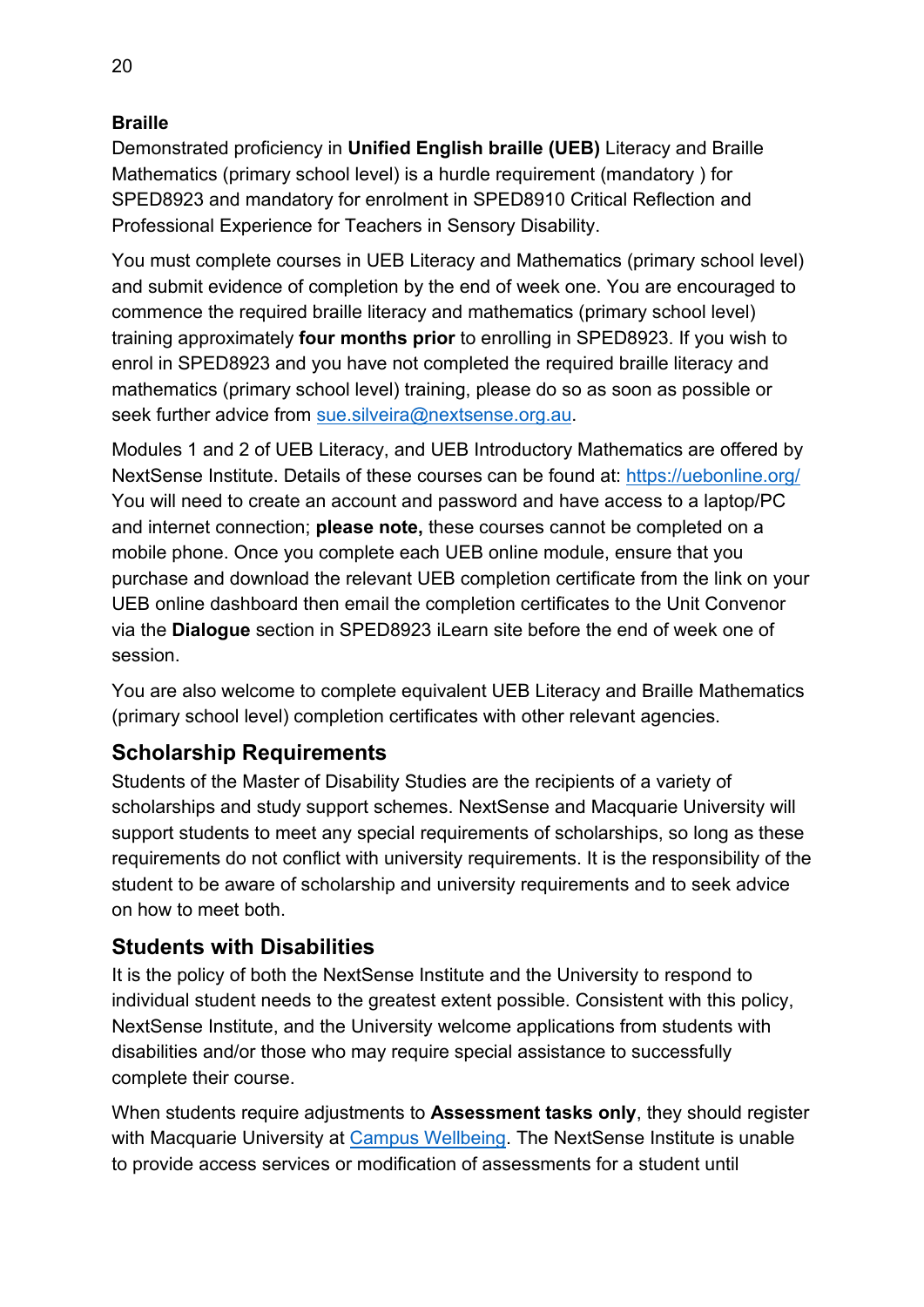registration is received. Students are encouraged to register for support a minimum of one month prior to commencement of study.

When students require adjustments **to both Assessment tasks and unit learning activities** (e.g. Auslan interpretation and captioning), they should register with Macquarie University at [Campus Wellbeing](http://students.mq.edu.au/support/health_and_wellbeing/disability_service/) and NextSense Institute by completing the form in Appendix II and emailing this to: [NextSense Institute.](mailto:institute@nextsense.org.au)

#### <span id="page-24-0"></span>**Unit Fees**

Units undertaken for university credit carry the enrolment fee applicable to either Commonwealth supported or full-fee places at postgraduate level. Students should consult the [University website](https://courses.mq.edu.au/2022/domestic/postgraduate/master-of-disability-studies-sensory-disability) for **estimated** fees. Should exact fees be required please contact the [University](https://www.mq.edu.au/study/admissions/fees-and-costs) directly.

# <span id="page-24-1"></span>**NextSense Institute Rydge Family Library**

The NextSense Institute Library provides library support to students studying in the field of sensory disability. Resources have been selected to meet the information needs of teachers and other professionals working with people who are deaf, hard of hearing, blind or have low vision.

We have a significant collection of books, audio-visual resources, assessment kits and journals (both print and online). The collection is tightly focused on deafness and hearing loss, blindness and low vision, and specific topics related to the education of children with these special learning needs.

NextSense Institute Library items are listed on [MultiSearch](https://multisearch.mq.edu.au/) the [Macquarie University](http://www.mq.edu.au/about/campus-services-and-facilities/library)  [Library.](http://www.mq.edu.au/about/campus-services-and-facilities/library)

Unit readings and journal databases are also accessed through [MultiSearch.](https://multisearch.mq.edu.au/)

For NextSense Institute Library online journal passwords, please contact the library staff.

#### **NextSense Institute Library Hours**

Library services can be accessed online. If you wish to visit the library, please phone to confirm to check librarian and availability as we may need to close at short notice in response to COVID-19 restrictions. Staff will still be available to assist students via email and phone. The library is closed on weekends and public holidays.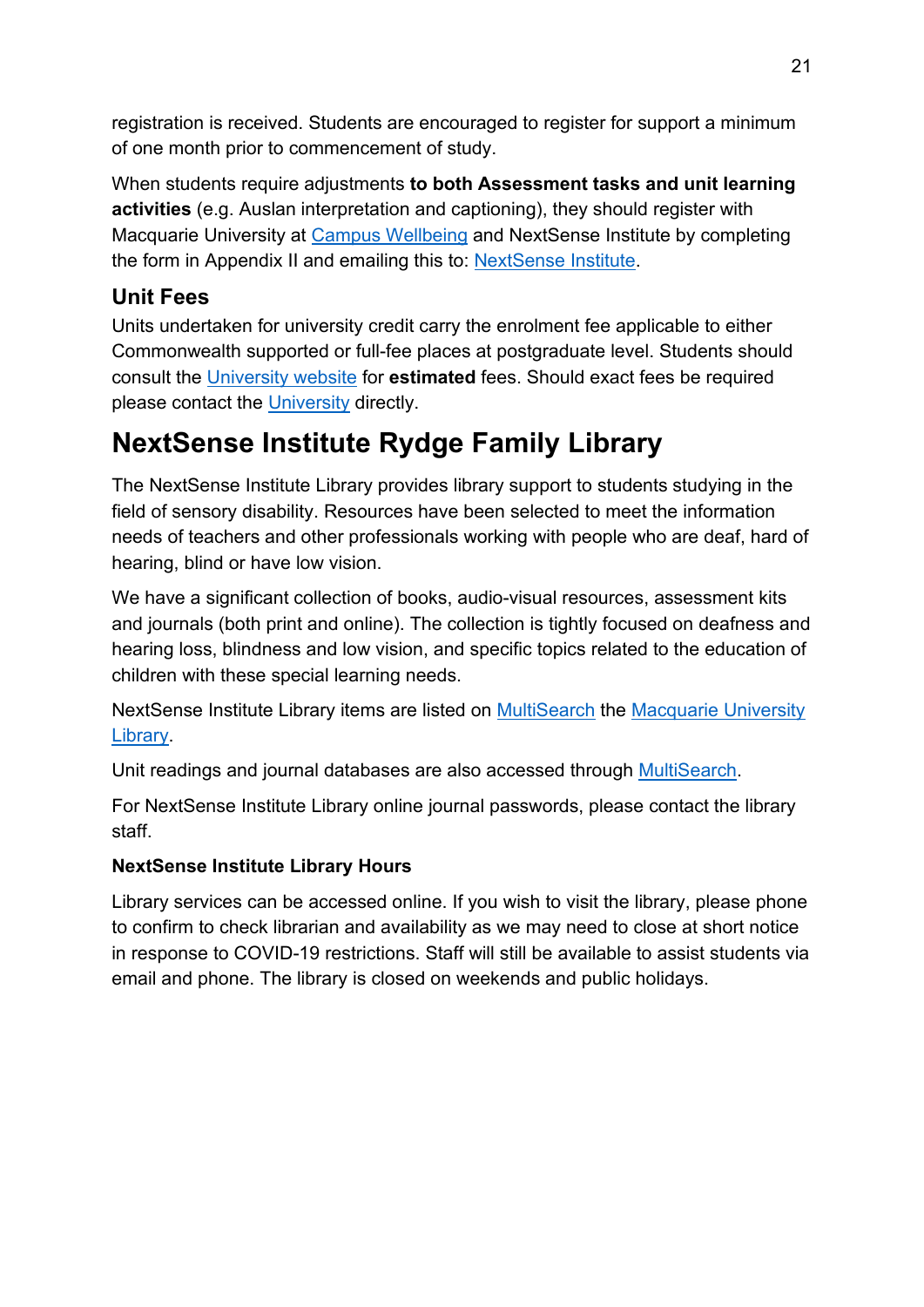#### <span id="page-25-0"></span>**NextSense Institute Library Borrowing**

Borrowing privileges for students are:

- 10 items for four weeks with two renewals.
- Items may be recalled with a shortened due date if requested by another borrower.
- Overdue fines are not charged, but loans will be suspended until overdue items are returned.
- Any item lost or long overdue will be billed to the borrower and may block reenrolment or release of final results.
- It is the responsibility of borrowers to cover the cost of return postage of items sent out by mail.
- Special Reserve books (such as those on reading lists and in high demand) are not available for loan.
- Some assessment kits are only available to qualified users. Please consult library staff if you wish to borrow a kit.

You are invited to visit the NextSense Institute Library at the North Rocks campus. For students living outside Sydney, please make use of our telephone reference service, postal loan service and document delivery service. For more details, see the [NextSense Institute Library Services](https://www.nextsense.org.au/professional-development/library)

Please phone +61 2 9872 0285 or email NextSense [Institute Library](mailto:institute.library@nextsense.org.au) to contact the library staff for help with your information needs.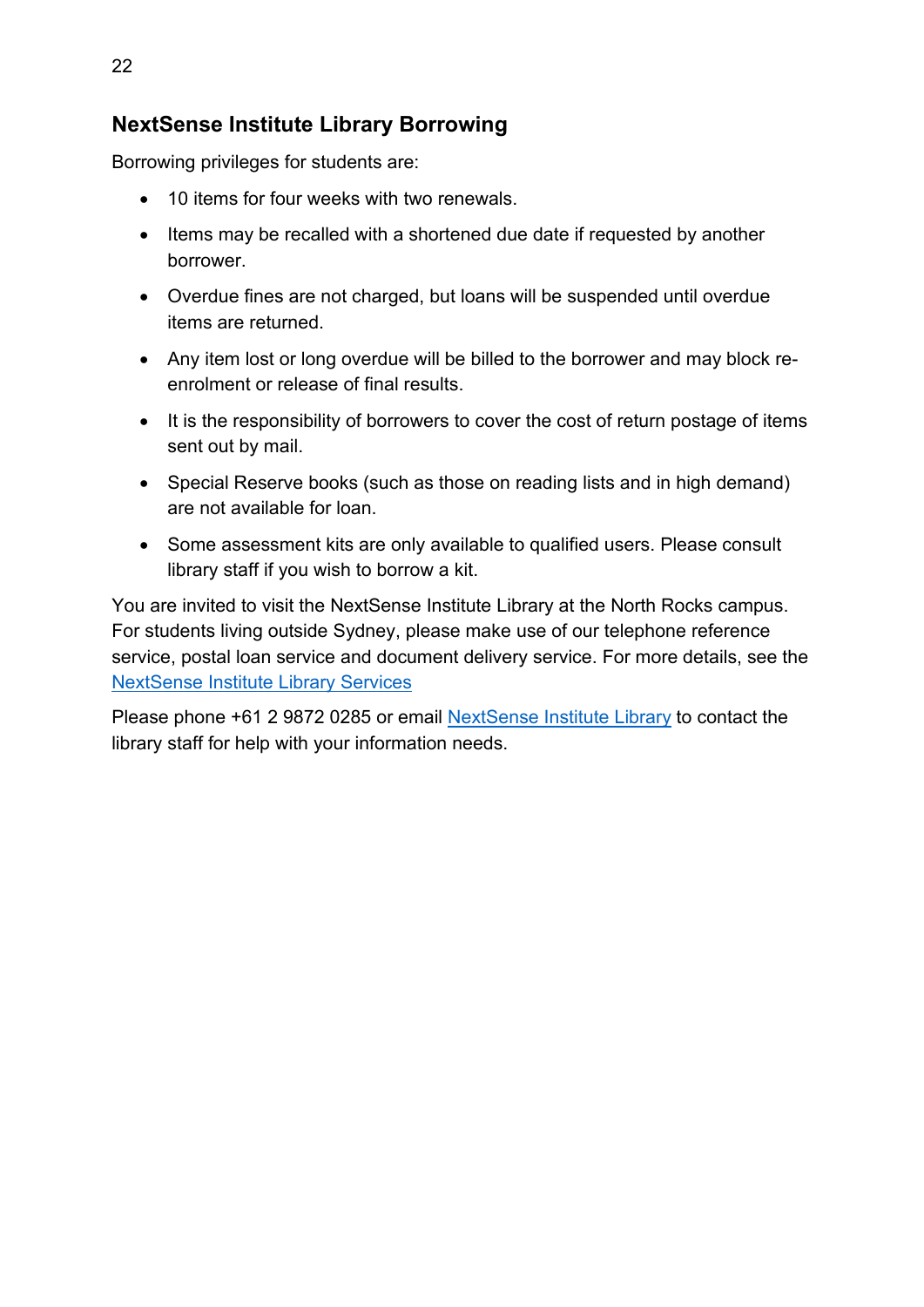# <span id="page-26-0"></span>**NextSense Institute Staff**

## <span id="page-26-1"></span>**Academic Staff and Research Interests**

**Dr Robyn Cantle Moore**, BMusEd(*Sydney*), DSCM(Performance)(*Conservatorium Sydney*), MSpecEd, MEdStud, PhD(*Newcastle*)

- Parent education and support following diagnosis of infant hearing loss
- Early intervention curriculum and monitoring of infants with hearing loss
- Audition, speech, and language development of infants in Deaf family environments

**Dr Frances Gentle**, AO, BA, Dip Ed(*Macquarie*), BEd(Special Education) (*New England*), MSpecEd(Hons), PhD(*Newcastle*)

- Development of disability services in the South Pacific region
- Contemporary issues associated with educational standards and pedagogy
- Braille literacy and numeracy development
- Curriculum and expanded core curriculum provision for students with blindness/low vision

**Professor Greg Leigh**, AO, BEd(*Griffith*), MSc(*Washington*), PhD(*Monash*), FACE

- Newborn hearing screening implementation and standards for delivery
- Outcomes of intervention
- Communications access by deaf and hard of hearing children and adults (captions and related media accessibility)
- Children's reception and use of simultaneous communication
- Literacy development in deaf children and adults

**Professor Philip Newall**, BA(Hons)(*Keele*), MSc(*Surrey*), MSc(*Salford*)

- Amplification for people who are deaf/hard of hearing
- Epidemiology of hearing loss
- Audiology in developing countries

**Dr Sue Silveira**, DipAppSc(Orthoptics), GradDipHlthSci(Ed)(*Cumberland*), MHlthSci(Ed)(*Sydney*), PhD(*Newcastle*)

- Prevention of eye injury in children
- Early detection and prevention of blindness/low vision in children
- Determination of levels of blindness/low vision in Australian children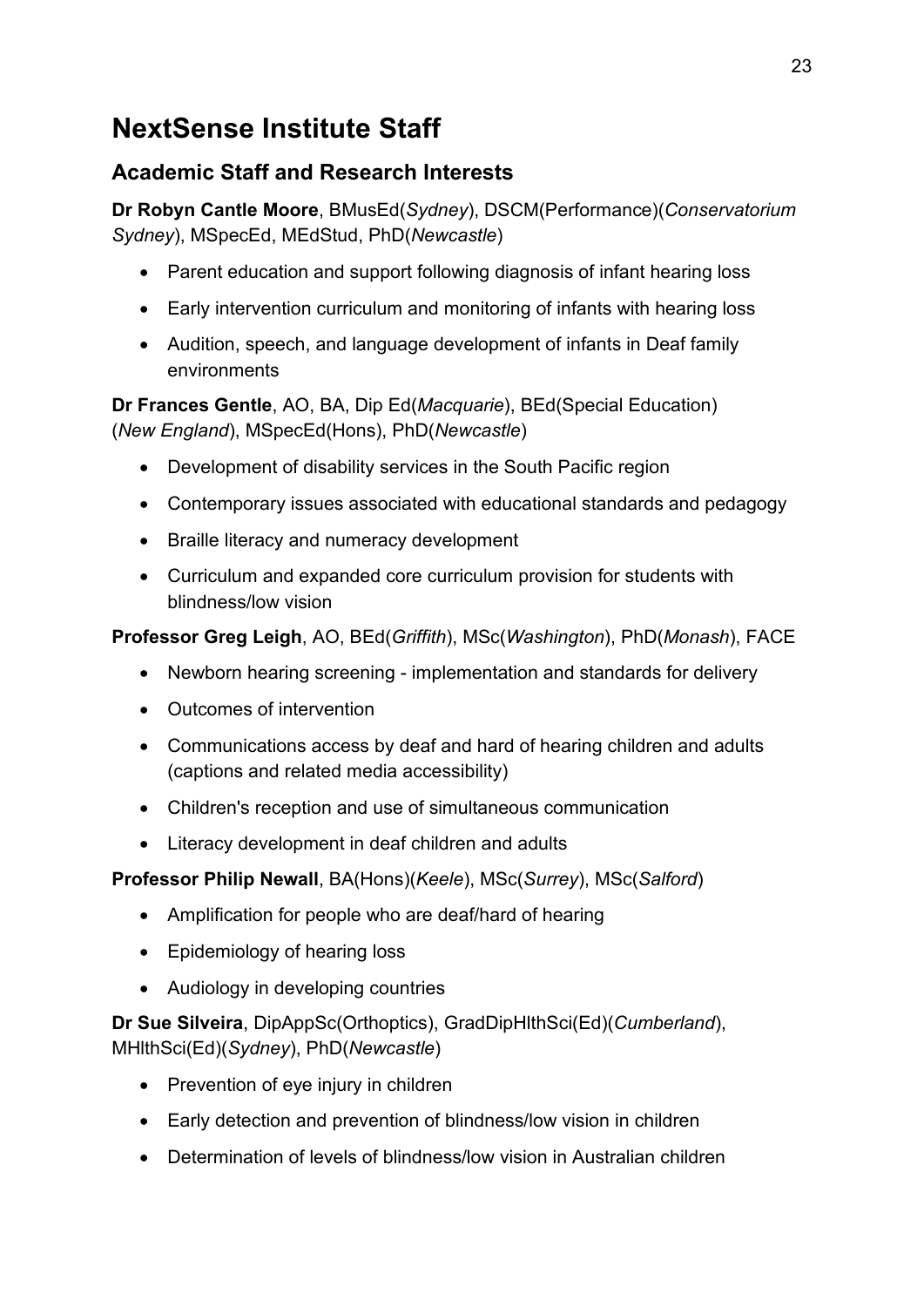#### <span id="page-27-0"></span>**Adjunct Academic Staff**

- Dr Louise de Beuzeville, BA(Hons)(*Sydney*), GradDipEd(Prim)(*Sydney*), DipInterpreting (Auslan) (*TAFE*), MSpecEd(*Newcastle*), PhD(*Newcastle*)
- Marie Fram, DipTeach (*ACU*), GradDipSpEd (Hearing Impairment)(*Deakin*), BEd(*Deakin*), GradDipCurriculum(*Melbourne*), MEd(*Melbourne*), DipInterpreting(Auslan) (*RMIT*), GradDipDeaf Studies(*La Trobe*), GradCertDeaf Studies(*La Trobe*)
- Maree Madden Dip T (Primary & Special Schools) (MGCAE); BEd (BCAE); MPhil (Griffith); PhD (Griffth);
- Simone Punch, BA(*UQ*), PG Dip Aud(*UQ*), MHM(*UNSW*)
- Dr Bronwen Scott, BPsych(*UWA*), GradDipO&M(*Lincoln Institute*), MEd(SpecEd)(*Charles Sturt*), EdD(*Sydney*)
- Trudy Smith, BSpecEd(*Griffith*), MEd(*Deakin*), LSLSCert AVT

#### <span id="page-27-1"></span>**Professional Experience Coordinator**

• Alison Hawkins-Bond, BEd(Hons)(*London*), PGradDip(Special Ed-HI) (*Birmingham*)

#### <span id="page-27-2"></span>**Manager, Library and Information Services**

• Andrew Spencer, BTech(EnvGeo)(*Macquarie*), GradDipAppSc(LIM)(*Charles Sturt*), AALIA(CP).

#### <span id="page-27-3"></span>**Continuing Professional Education Staff**

• Trudy Smith, BSpecEd(*Griffith*), MEd(*Deakin*), LSLSCert AVT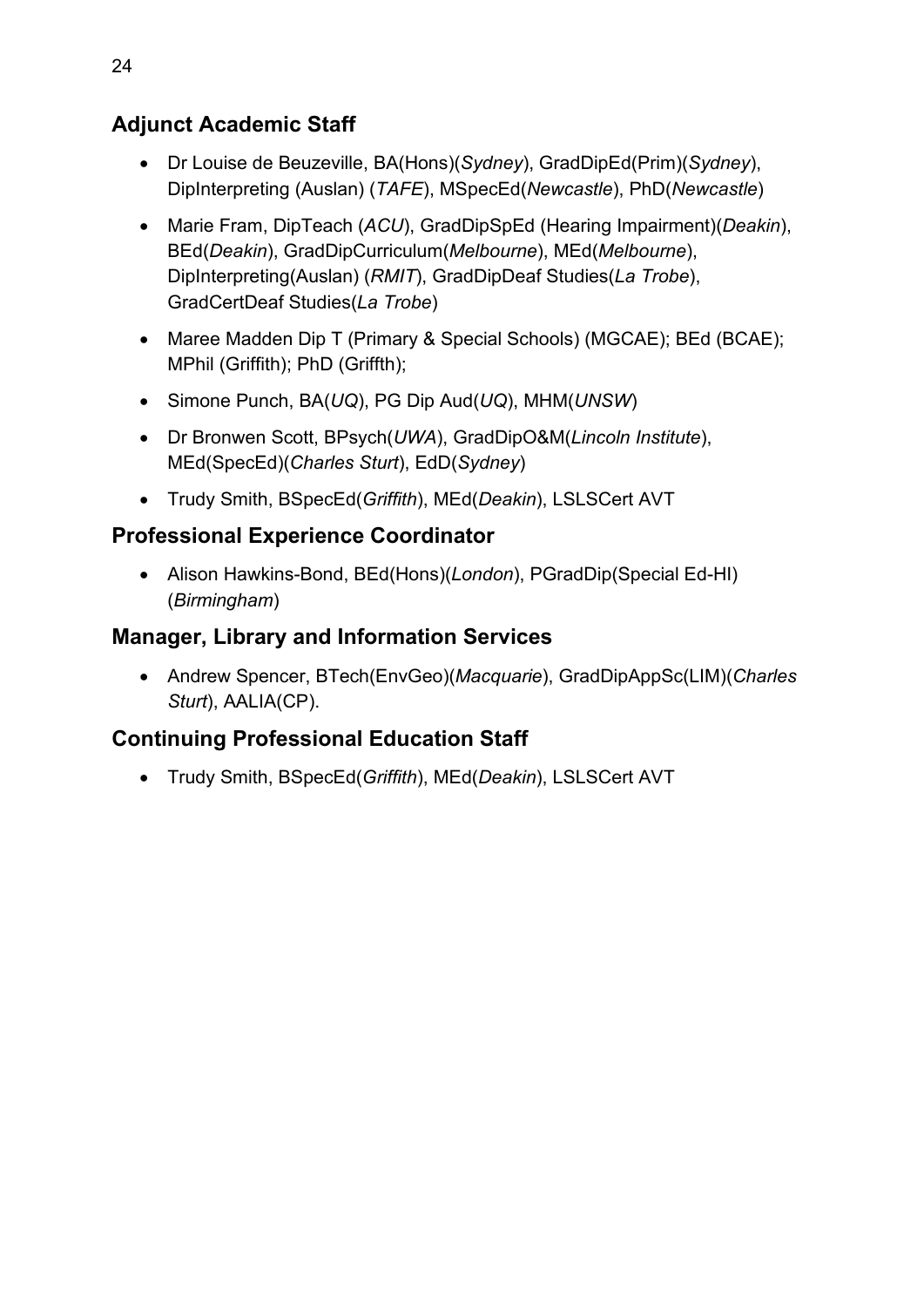<span id="page-28-0"></span>

|                                                         | <b>2022 Important Dates</b> |                                                         |  |  |  |
|---------------------------------------------------------|-----------------------------|---------------------------------------------------------|--|--|--|
| <b>Week Beginning</b>                                   | <b>Lecture Week</b>         | <b>Details</b>                                          |  |  |  |
| <b>February 21</b>                                      | 1                           | <b>Session 1 commences</b>                              |  |  |  |
| <b>February 28</b>                                      | $\overline{2}$              |                                                         |  |  |  |
| March 7                                                 | $\overline{3}$              |                                                         |  |  |  |
| March 14                                                | $\overline{\mathbf{4}}$     | Census date 18 March                                    |  |  |  |
| March 21                                                | 5                           |                                                         |  |  |  |
| <b>March 28</b>                                         | 6                           |                                                         |  |  |  |
| April 4                                                 | $\overline{7}$              |                                                         |  |  |  |
| <b>April 11</b>                                         |                             | <b>University Recess</b>                                |  |  |  |
| <b>April 18</b>                                         |                             | <b>University Recess Easter Monday Holiday 18 April</b> |  |  |  |
| April 25                                                | 8                           | <b>ANZAC Day Public Holiday (Monday)</b>                |  |  |  |
| May 2                                                   | 9                           |                                                         |  |  |  |
| May 9                                                   | 10                          |                                                         |  |  |  |
| <b>May 16</b>                                           | 11                          |                                                         |  |  |  |
| <b>May 23</b>                                           | 12                          |                                                         |  |  |  |
| <b>May 30</b>                                           | 13                          | Session 1 concludes Friday, 3 June                      |  |  |  |
| June 6                                                  |                             |                                                         |  |  |  |
| June 13                                                 |                             | Queen's Birthday Monday, 13 June                        |  |  |  |
| June 20                                                 |                             |                                                         |  |  |  |
| June 27                                                 |                             | <b>Recess</b>                                           |  |  |  |
| July 4                                                  |                             | <b>Recess</b>                                           |  |  |  |
| July 11                                                 |                             | <b>Recess</b>                                           |  |  |  |
| July 18                                                 |                             | <b>Recess</b>                                           |  |  |  |
| July 25                                                 | 1                           | <b>Session 2 commences</b>                              |  |  |  |
| <b>August 1</b>                                         | $\mathbf 2$                 |                                                         |  |  |  |
| <b>August 8</b>                                         | 3                           |                                                         |  |  |  |
| <b>August 15</b>                                        | $\overline{\mathbf{4}}$     | Census date 19 August                                   |  |  |  |
| <b>August 22</b>                                        | 5                           |                                                         |  |  |  |
| <b>August 29</b>                                        | 6                           |                                                         |  |  |  |
| September 5                                             | $\overline{7}$              |                                                         |  |  |  |
| September 12                                            |                             | <b>Recess</b>                                           |  |  |  |
| <b>September 19</b>                                     |                             | <b>Recess</b>                                           |  |  |  |
| September 26                                            | 8                           |                                                         |  |  |  |
| October 3                                               | 9                           | Labour Day Monday, 3 October                            |  |  |  |
| October 10                                              | 10                          |                                                         |  |  |  |
| October 17                                              | 11                          |                                                         |  |  |  |
| October 24                                              | 12                          |                                                         |  |  |  |
| October 31                                              | 13                          | Session 2 concludes Friday, November 4                  |  |  |  |
| November 7                                              |                             |                                                         |  |  |  |
| Further dates are available on the University's website |                             |                                                         |  |  |  |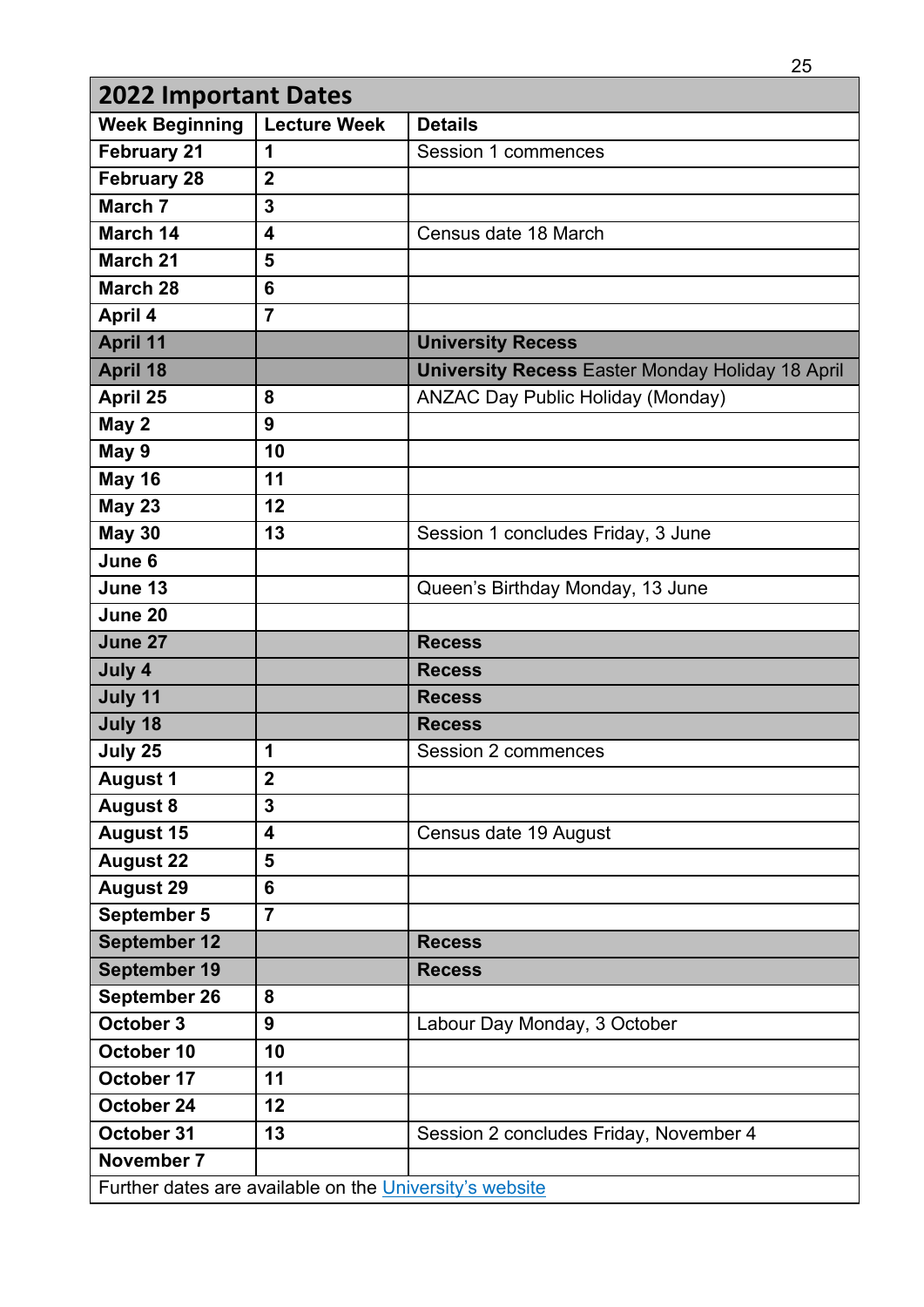# <span id="page-29-0"></span>**Appendices**

## <span id="page-29-1"></span>**Appendix I: Auslan Basic Assessment Rubric**

**Student's Name: \_\_\_\_\_\_\_\_\_\_\_\_\_\_\_\_\_\_\_\_ Name of Assessor: \_\_\_\_\_\_\_\_\_\_\_\_\_\_\_**

|    | <b>Learning Outcome</b>                   | <b>Not Yet</b>   | <b>Competent   Comments</b> |  |
|----|-------------------------------------------|------------------|-----------------------------|--|
|    |                                           | <b>Competent</b> |                             |  |
|    | 1. Use standard greetings                 |                  |                             |  |
|    | 2. Introduce self and others using finger |                  |                             |  |
|    | spelling                                  |                  |                             |  |
|    | 3. Use the fingerspelling alphabet and    |                  |                             |  |
|    | recognize familiar finger spelled words   |                  |                             |  |
|    | 4. Produce and understand simple          |                  |                             |  |
|    | descriptions of family members and        |                  |                             |  |
|    | kinship terms (such as MOTHER,            |                  |                             |  |
|    | FATHER, etc.)                             |                  |                             |  |
|    | 5. Use and recognise numbers (cardinal,   |                  |                             |  |
|    | ordinal and indicating individuals'       |                  |                             |  |
|    | ages) up to 100                           |                  |                             |  |
|    | 6. Conduct simple exchanges about         |                  |                             |  |
|    | daily routines, such as eating,           |                  |                             |  |
|    | sleeping, dressing, work, school,         |                  |                             |  |
|    | shopping                                  |                  |                             |  |
|    | 7. Demonstrate beginning use of           |                  |                             |  |
|    | question forms ('yes-no', 'wh-')          |                  |                             |  |
|    | including appropriate facial expression   |                  |                             |  |
| 8. | Negotiate basic discussions using         |                  |                             |  |
|    | signs for dates, times and common         |                  |                             |  |
|    | events and celebrations (e.g.,            |                  |                             |  |
|    | appointments, school timetables and       |                  |                             |  |
|    | excursions, birthdays, etc.)              |                  |                             |  |
|    | 9. Demonstrate beginning awareness of     |                  |                             |  |
|    | how to describe spatial layout in         |                  |                             |  |
|    | Auslan, including:                        |                  |                             |  |
|    | giving and understanding simple           |                  |                             |  |
|    | directions (e.g., to locations within     |                  |                             |  |
|    | a school)                                 |                  |                             |  |
|    | describing the layout of simple           |                  |                             |  |
|    | rooms or buildings                        |                  |                             |  |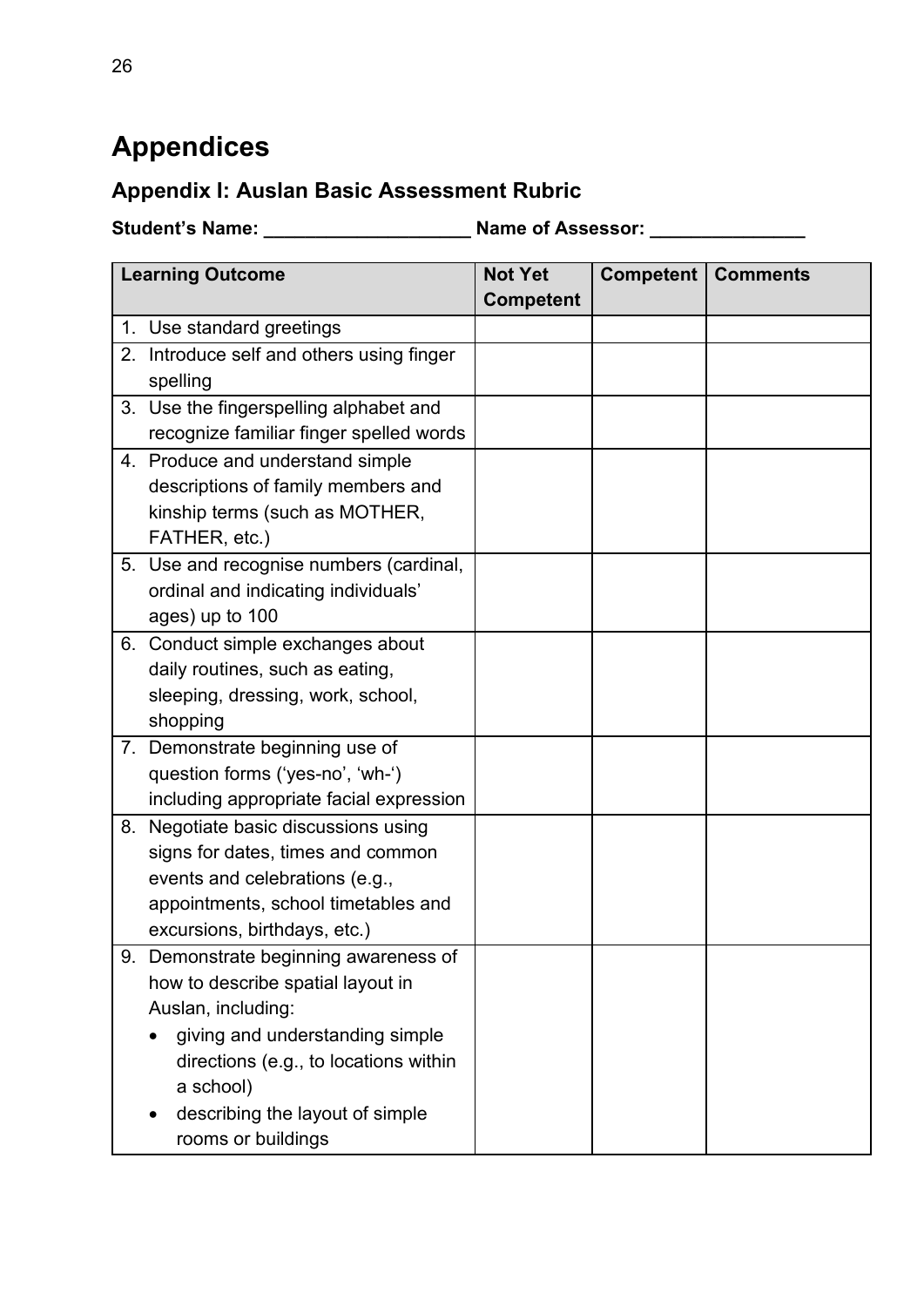|                                                               | <b>Competent</b> |       |  |
|---------------------------------------------------------------|------------------|-------|--|
| using depicting signs to show                                 |                  |       |  |
| location (not only prepositions                               |                  |       |  |
| such as ON or UNDER)                                          |                  |       |  |
| 10. Conduct brief exchanges using signs                       |                  |       |  |
| for colours, animals, transport,                              |                  |       |  |
| common objects, countries, and other                          |                  |       |  |
| familiar locations                                            |                  |       |  |
| 11. Use common adjectives and other                           |                  |       |  |
| modifiers, including for a range of                           |                  |       |  |
| emotions                                                      |                  |       |  |
| 12. Demonstrate awareness of the range                        |                  |       |  |
| of communication strategies deaf                              |                  |       |  |
| people use with each other and                                |                  |       |  |
| hearing people                                                |                  |       |  |
| 13. Demonstrate beginnings of                                 |                  |       |  |
| appropriate use of non-manual                                 |                  |       |  |
| features of Auslan (e.g., facial                              |                  |       |  |
| expressions, role shift)                                      |                  |       |  |
| Does this student meet the 'Auslan Basic' requirement? Yes/No |                  |       |  |
| <b>Comments:</b>                                              |                  |       |  |
|                                                               |                  |       |  |
|                                                               |                  |       |  |
|                                                               |                  |       |  |
|                                                               |                  |       |  |
|                                                               |                  |       |  |
| Signature:                                                    |                  | Date: |  |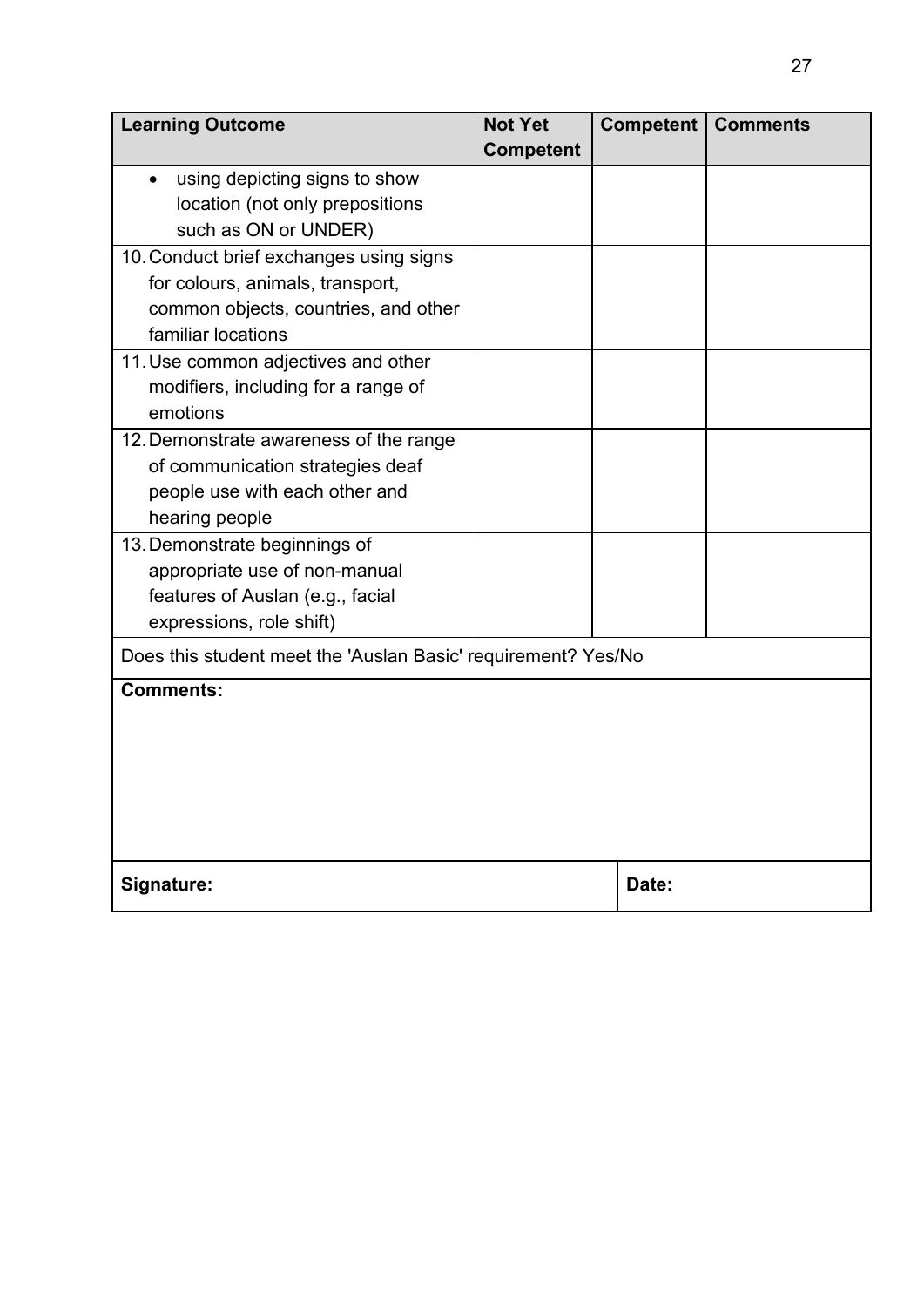

361-365 North Rocks Rd North Rocks NSW 2151

**T** +61 2 9872 0303 institute@nextsense.org.au

www.nextsense.org.au

#### <span id="page-31-0"></span>**Appendix II: Confidential Registration for Access Services**

Prior to completing this form, please read the following:

Students with access support requirements are encouraged to consider two forms of registration:

- **1.** Registration with Macquarie University Campus Wellbeing: [Wellbeing &](https://students.mq.edu.au/support/accessibility-disability)  [Disability Services](https://students.mq.edu.au/support/accessibility-disability) to ensure that adjustments to assessment tasks are explored and then in place, prior to the start of the session. This is managed solely by Macquarie University Campus Wellbeing and without registration, suitable adjustments to assessment tasks will not occur. **AND**
- 2. Registration with the NextSense Institute for access support such as sign language interpreters, captioning, and materials in alternative formats. This is managed solely by the NextSense Institute and without registration, suitable adjustments to assessment tasks will not occur.

If you require NextSense access support such as sign language interpreters, captioning, and materials in alternative formats, please complete this **Confidential Registration for Access Services Form,** and return it as soon as possible to sue.silveira@nextsense.org.au NextSense Institute Access Services will not be approved and provided if you do not submit this form.

**Registration is essential -** Access Services will not be approved without **Registration** 

#### **Please complete and return to:**

Sue Silveira, NextSense Institute

**Email:** [sue.silveira@nextsense.org.au](mailto:sue.silveira@nextsense.org.au)

**Address:** NextSense Institute, Private Bag 29, Parramatta NSW 2124 NextSense Institute will use the personal information you provide to offer you practical assistance and/or advice associated with a medical condition, permanent or temporary disability or other special circumstance in relation to your postgraduate study. Support and assistance aims to help students meet the inherent requirements of their course whilst maintaining academic independence. If you do not complete all the questions on this form, it may not be possible to process your registration. Your personal information will be stored securely. You may access and change your personal information by contacting sue.silveira@nextsense.org.au. NextSense Institute will not disclose your personal information without your consent unless under a legal obligation to do so. By returning this application it is understood that you have read this statement and agree to the use and disclosure of your personal information as detailed in this form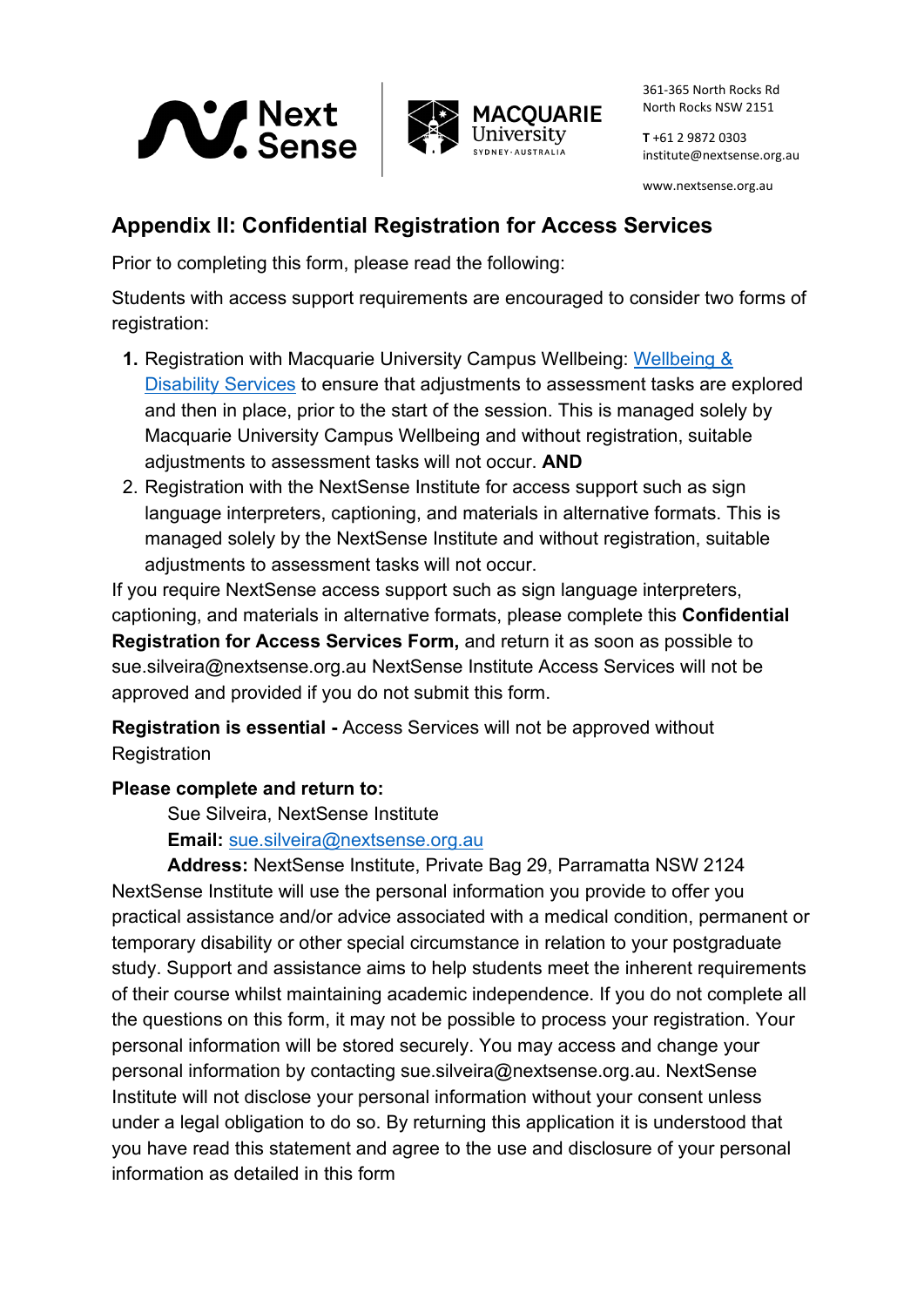| <b>Student No:</b>            |                     |  |
|-------------------------------|---------------------|--|
| <b>Family Name:</b>           | <b>Given Names:</b> |  |
| <b>Address:</b>               |                     |  |
| <b>Home Phone:</b>            | <b>Mobile:</b>      |  |
| <b>Work Phone:</b>            | Email:              |  |
| $\overline{\phantom{a}}$<br>. |                     |  |

**Program of Study:**

| <b>Unit Code</b>                                                                         | <b>Unit Title</b>                                                         | <b>Unit Convenor</b> |
|------------------------------------------------------------------------------------------|---------------------------------------------------------------------------|----------------------|
|                                                                                          |                                                                           |                      |
|                                                                                          |                                                                           |                      |
|                                                                                          |                                                                           |                      |
|                                                                                          |                                                                           |                      |
|                                                                                          | Please provide details of your medical condition/disability/other special |                      |
| circumstance and its impact on your study:                                               |                                                                           |                      |
|                                                                                          |                                                                           |                      |
|                                                                                          |                                                                           |                      |
|                                                                                          |                                                                           |                      |
|                                                                                          |                                                                           |                      |
|                                                                                          |                                                                           |                      |
| What support are you requesting? (e.g., alternative formats, Auslan interpreters,        |                                                                           |                      |
| captioning, physical access, or other supports):                                         |                                                                           |                      |
|                                                                                          |                                                                           |                      |
|                                                                                          |                                                                           |                      |
|                                                                                          |                                                                           |                      |
|                                                                                          |                                                                           |                      |
| Please provide any other relevant information necessary for determining your             |                                                                           |                      |
| access requirements:                                                                     |                                                                           |                      |
|                                                                                          |                                                                           |                      |
|                                                                                          |                                                                           |                      |
|                                                                                          |                                                                           |                      |
|                                                                                          |                                                                           |                      |
| By returning this application, it is understood that you have read and agreed to the use |                                                                           |                      |

and disclosure of your personal information as detailed in this form.

**Name: Date:**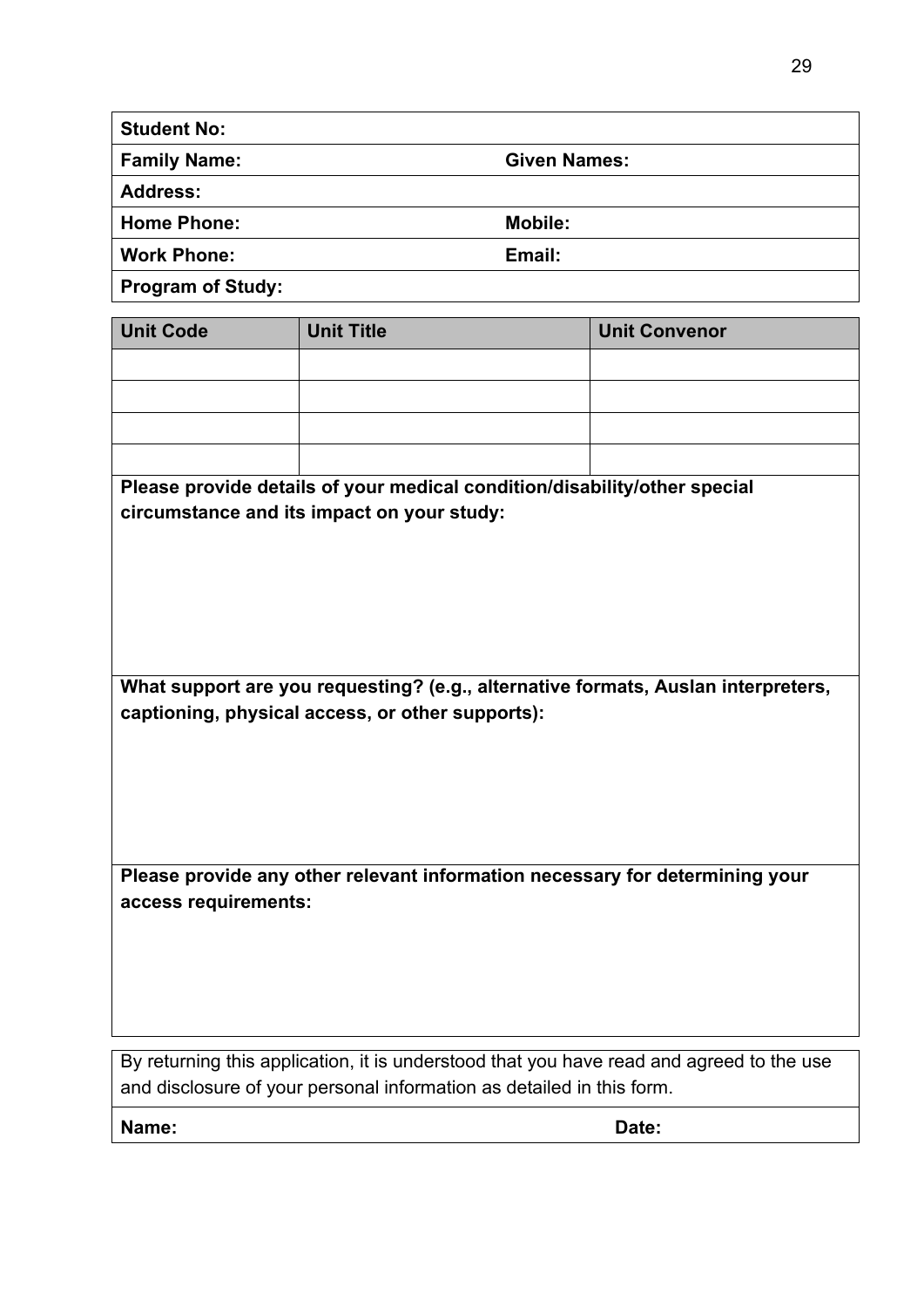## **Appendix III: Campus Map:**

NextSense 361-365 North Rocks Rd North Rocks NSW

<span id="page-33-0"></span>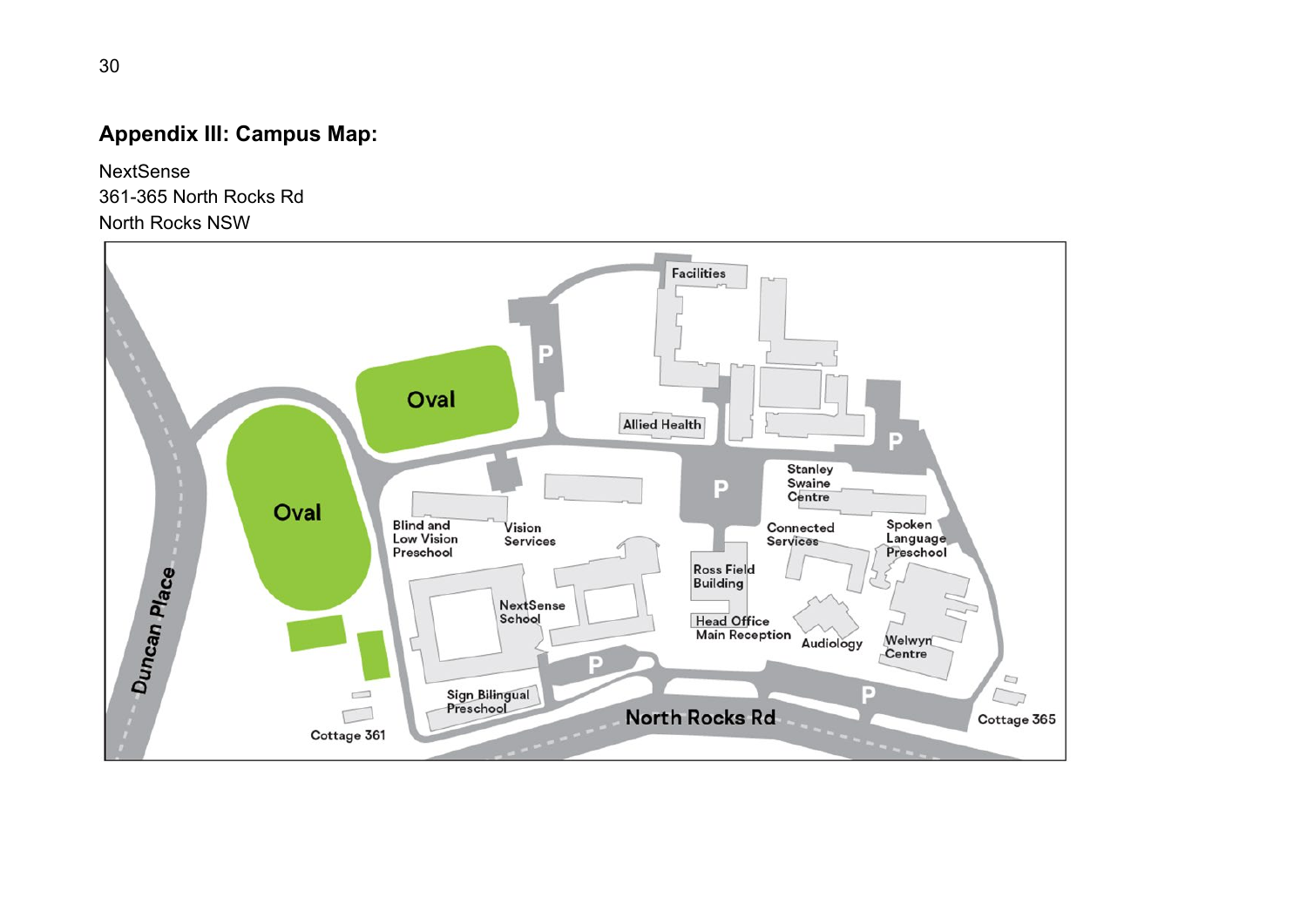#### <span id="page-34-0"></span>**Appendix IV: Important Links**

[Macquarie University](https://www.mq.edu.au/)

[Macquarie University Master of Disability Studies](https://courses.mq.edu.au/2021/domestic/postgraduate/master-of-disability-studies-education-deaf-hard-of-hearing)

**[NextSense](https://www.nextsense.org.au/)** 

[NextSense Institute](https://www.nextsense.org.au/professional-development) 

[NextSense Institute Future Students](https://www.nextsense.org.au/professional-development/postgraduate-study) 

[National Association of Australian Teachers of the Deaf](http://www.naatd.com.au/)

[South Pacific Educators in Vision Impairment](http://www.spevi.net/)

[Australian Institute for Teaching and School Leadership \(Teacher registration](https://www.aitsl.edu.au/find-your-local-regulatory-authority)  [authorities\)](https://www.aitsl.edu.au/find-your-local-regulatory-authority)